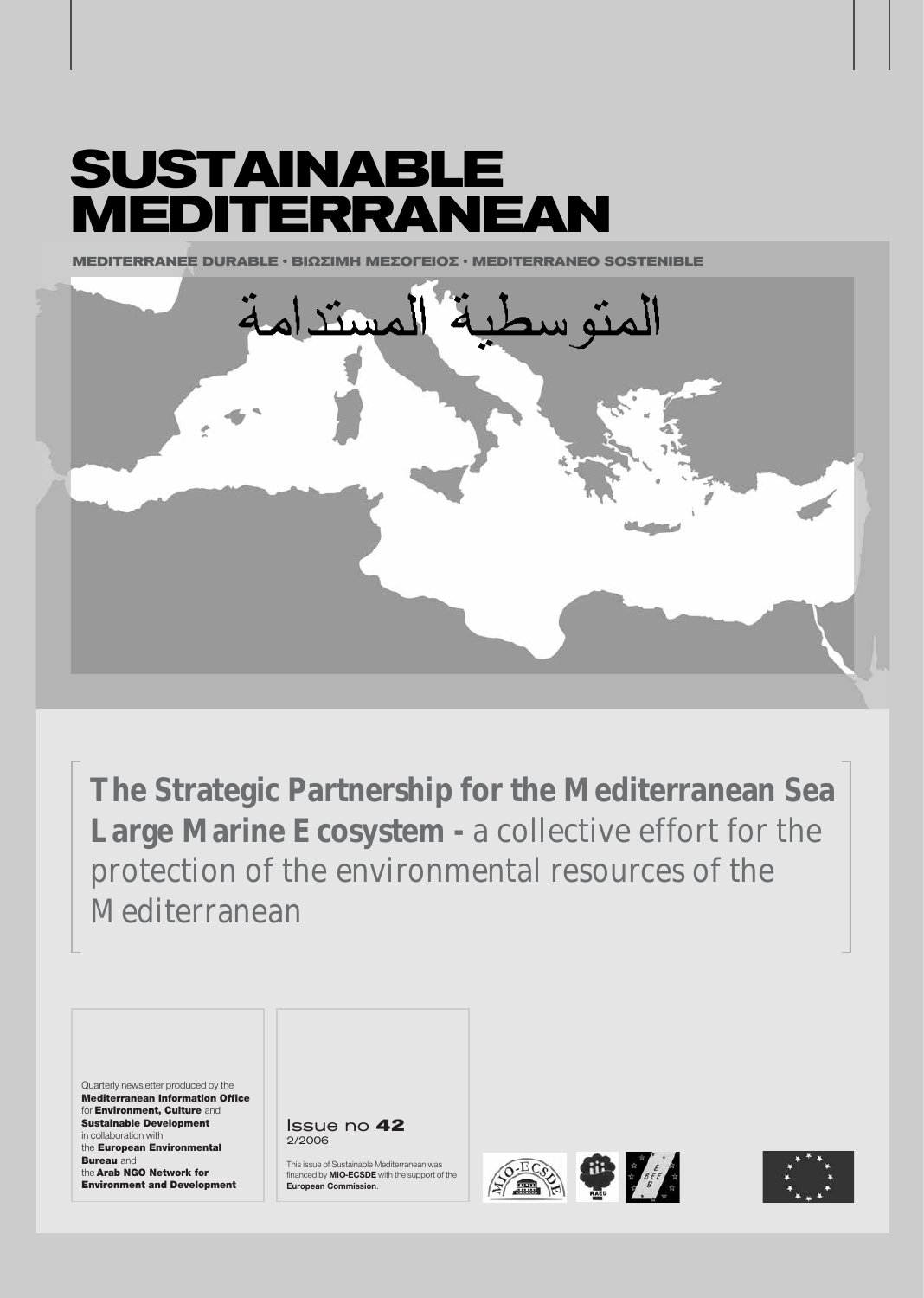The Strategic Partnership for the<br>Mediterranean Sea Large<br>Marine Ecosystem is a collec-<br>tive effort for the protection of the envi Mediterranean Sea Large Marine Ecosystem is a collec-

tive effort for the protection of the environmental resources of the Mediterranean proposed by UNEP and the World Bank to all the countries of the Mediterranean and to all international cooperation Agencies, International Financial Institutions (IFIs) and bilateral and multilateral donors.The Partnership will serve as a catalyst in leveraging policy/legal/institutional reforms as well as additional investments for reversing degradation of this damaged large marine ecosystem, its contributing freshwater basins, its habitats and coastal aquifers. It consists of two components, the Regional Component: Implementation of agreed actions for the protection of the environmental resources of the Mediterranean Sea and its coastal areas (outlined in the present document) and the Investment Fund for the Mediterranean Sea Large Marine Ecosystem Partnership (submitted by the World Bank).

The long-term objective to which the Strategic Partnership contributes is to create a partnership at the regional level for collaboration with the aim to reducing pollution from land-based sources and preserving the biodiversity and ecosystems of the Mediterranean from degradation. The work will involve all stakeholders in the Mediterranean with special emphasis on enhancing capacity in governments to ad-

**EDITORIAL** 

dress environmental problems and to incorporate environmental considerations into national planning.The objec-

tive of the Regional Component is to support legal, policy and institutional reforms at the country and regional levels and assist countries in the implementation of the two Strategic Action Plans, SAP-MED and SAP-BIO, and related NAP priorities identified on the basis of the Transboundary Diagnostic Analysis. Together, these instruments will assist countries in achieving the MDGs and WSSD targets.The results of the Regional Component will include the increased capacity of basin countries to implement policies and strategies that address SAP priorities; increased knowledge of countries and donors on the most effective and/or innovative projects/technologies that address regional priority objectives; a fully developed replication strategy for scaling-up successful investments within and among countries; stress reduction measures monitored at water-body level; increased coordination of donor and government programmes addressing SAPs; and the implementation of demonstration/pilot projects in a number of countries.

This issue of *Sustainable Mediterranean* is dedicated almost in its entirety to the Strategic Partnership in which MIO-ECSDE is a full partner, responsible for the effective NGO involvement in its implementation.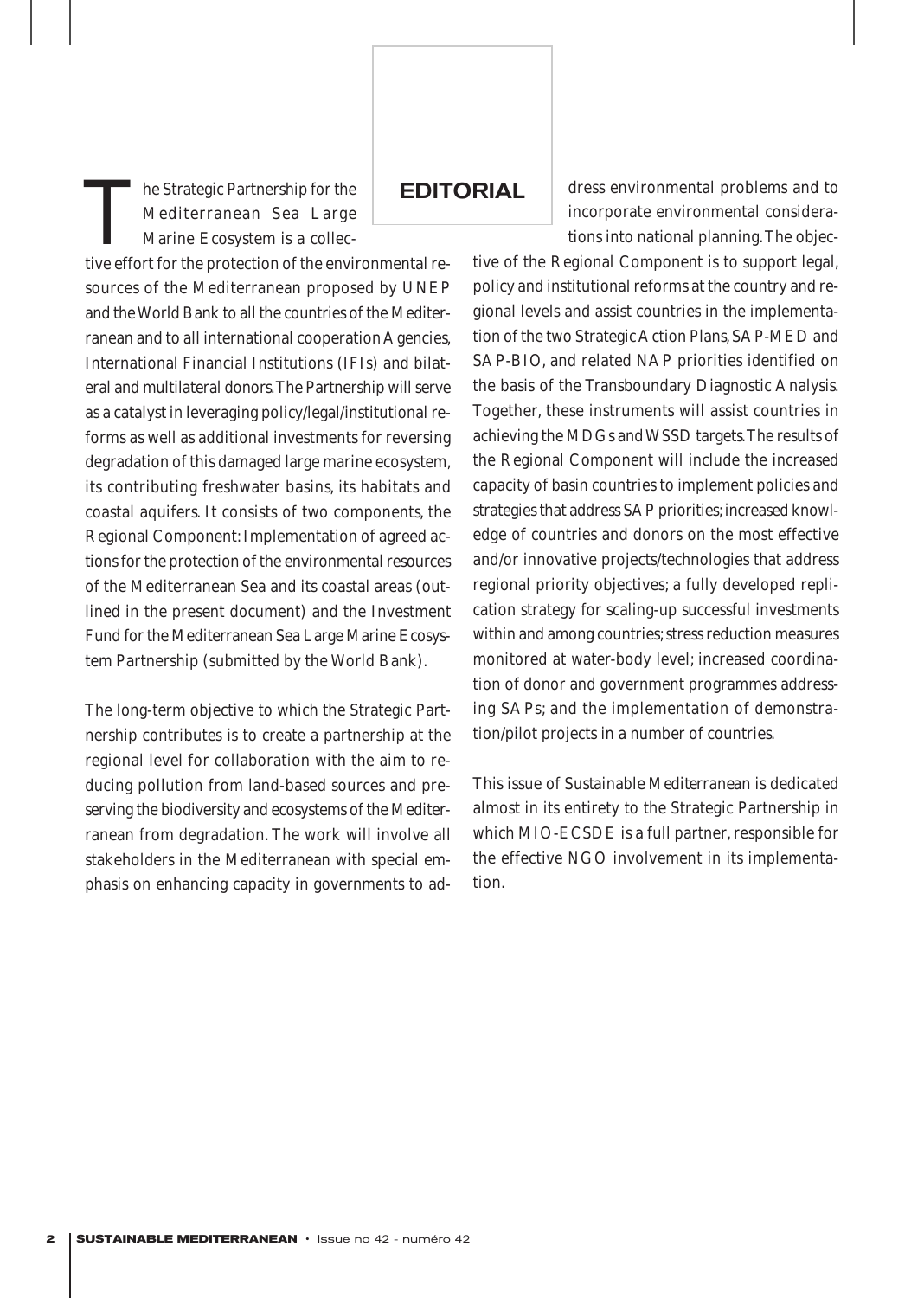

## **CONTENTS**

| THE STRATEGIC PARTNERSHIP FOR THE MEDITERRANEAN<br><b>SEA LARGE MARINE ECOSYSTEM</b> |    |
|--------------------------------------------------------------------------------------|----|
| <b>MISCELLANEOUS MEDITERRANEAN NEWS</b>                                              | 15 |
| <b>II</b> MANAGEMENT OF SHARED LAKES BASINS IN SOUTHEASTERN<br><b>FUROPE</b>         | 15 |
| BOOTION BARER OF FURO MED METHODIO OF                                                |    |

■ POSITION PAPER OF EURO-MED NETWORKS OF ENVIRONMENTAL NGOs at the CIVIL SOCIETY DIALOGUE ON THE

SUSTAINABILITY IMPACT ASSESSMENT OF THE EURO-MEDITERRANEAN FREE TRADE AREA Brussels, March 20 2006 20

■ END ACTS OF VIOLENCE AND DESTRUCTION IN THE MIDDLE EAST! 23 ■ METTEZ FIN AUX ACTES DE VIOLENCE ET DE DESTRUCTION AU MOYEN ORIENT! 23

**The views and opinions expressed in Sustainable Mediterranean by individual contributors do not necessarily reflect those of MIO-ECSDE or those of our sponsors.**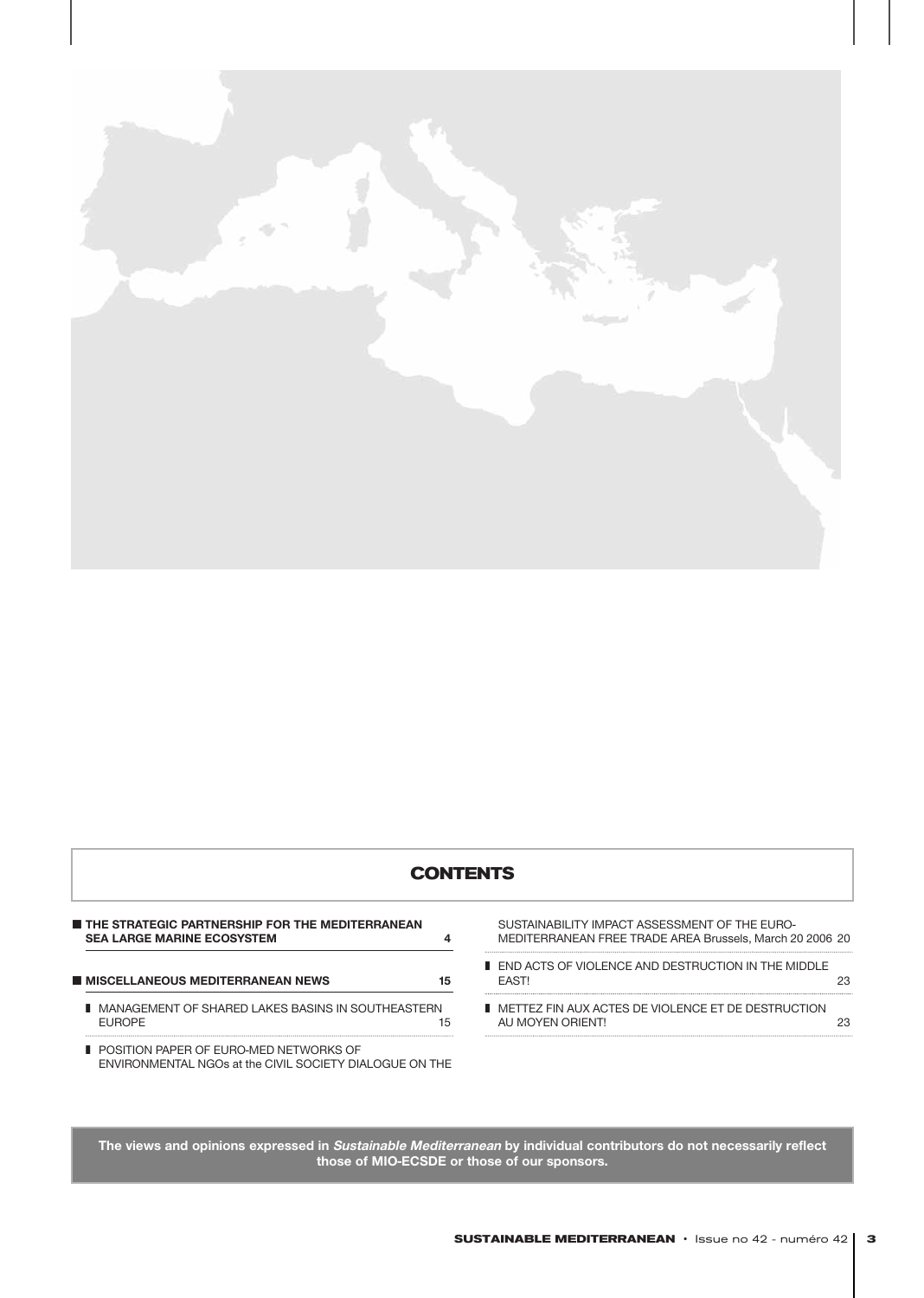## **THE STRATEGIC PARTNERSHIP FOR THE MEDITERRANEAN SEA LARGE MARINE ECOSYSTEM**

The Mediterranean Sea Large Marine Ecosystem<br>is under increasing threat due to uncontrolled<br>coastal development, population expansion, in-<br>creasing coastal tourism, unregulated and unsustainis under increasing threat due to uncontrolled coastal development, population expansion, increasing coastal tourism, unregulated and unsustainable fishing, over-extraction of freshwater (including from aquifers) and pollution. The population of the Mediterranean region has almost doubled since 1970, with greatest densities in the coastal zone. Tourism also represents an additional stress on resources and on sources of pollution and this is expected to increase in the future. Urban growth rates are high with predictions that for southern and eastern Mediterranean countries population will shift from predominantly rural to urban. Currently, 42 percent of the coastal zone is under artificial land cover and it is projected that half the coastal zone will be covered by roads, ports, airports and industrial and power facilities by 2025.

Recognizing the need to protect the Mediterranean Sea, all the riparian States and the EU launched an Action Plan for the Protection and Development of the Mediterranean Basin (MAP) in 1975 as the first Regional Seas Programme of UNEP and signed the Barcelona Convention for the Protection of the Mediterranean Sea against Pollution.As a result of 30 years of work carried out by MAP and its Regional Activity Centers (RACs), knowledge of the environmental status of the Mediterranean Sea among member states of the Contracting Parties, intergovernmental and nongovernmental organizations has been greatly improved and a large number of activities for the protection of the marine environment have been implemented.As a result of the pressures described in the previous paragraph, the state of the environment in the Mediterranean has, unfortunately, not improved substantially and in some cases it has even deteriorated.A more proactive approach on the regional scale seemed to be the right response to face those challenges and MAP with the financial support of GEF launched two consecutive projects which prepared the Transboundary Diagnostic Analysis for the Mediterranean Sea (TDA-MED) followed by the preparation of two Strategic Action Plans (SAPs).

The TDA-MED was prepared in 1999 and was revised and adopted by the Contracting Parties to the Barcelona Convention in 2004.The TDA-MED identified the major sources of transboundary pollution and hotspots and provided a foundation for interventions at national and regional level that would benefit both the individual countries and the basin as a whole. Decline in biodiversity, fisheries, and seawater quality, along with human health risks and the loss of groundwater dependent coastal ecosystems were identified as the major environmental concerns of the basin. The TDA-MED was used as a basis for the preparation of two Strategic Action Programmes (SAPs): the Strategic Action Programme to address pollution from land-based activities (SAP-MED) and the Strategic Action Programme for the Conservation of Mediterranean Marine and Coastal Biological Diversity (SAP-BIO), which were adopted by the Contracting parties in 1997 and 2003 respectively.The SAP-MED and SAP-BIO outline the specific targets and activities agreed by the member countries to address the Mediterranean Sea environmental degradation and formed the basis for the formulation of the countries National Action Plans (NAPs), finalized and endorsed by the Contracting Parties in 2005.The costs of priority pollution remedial actions identified in SAP-MED over a 10 year period has been estimated at almost US\$ 10 billion. SAP-BIO identified 226 actions at national level and 30 actions at regional level for biodiversity protection with estimated costs of US\$ 100 million and US \$40 million respectively.

The Mediterranean countries recognize the need for a coordinated and innovative approach for the implementation of policy reforms, priority interventions and investments that address transboundary pollution and biodiversity conservation priorities identified in the two SAPs and the NAPs.Accordingly, a collective effort for the protection of the environmental resources of the Mediterranean - the Strategic Partnership for the Mediterranean Sea Large Marine Ecosystem - is proposed by UNEP and the World Bank to all the countries of the Mediterranean and to all international cooperation Agencies, International Financial Institutions (IFIs) and bilateral and multilateral donors. The Partnership will serve as a catalyst in leveraging policy/legal/institutional reforms as well as additional investments for reversing degradation of this damaged large marine ecosystem, its contributing freshwater basins, its habitats and coastal aquifers. It consists of two complementation components, the Regional Component: Implementation of agreed actions for the protection of the environmental resources of the Mediterranean Sea and its coastal areas and the Investment Fund for the Mediterranean Sea Large Marine Ecosystem Partnership (submitted by the World Bank).

The long-term objective to which the Strategic Part-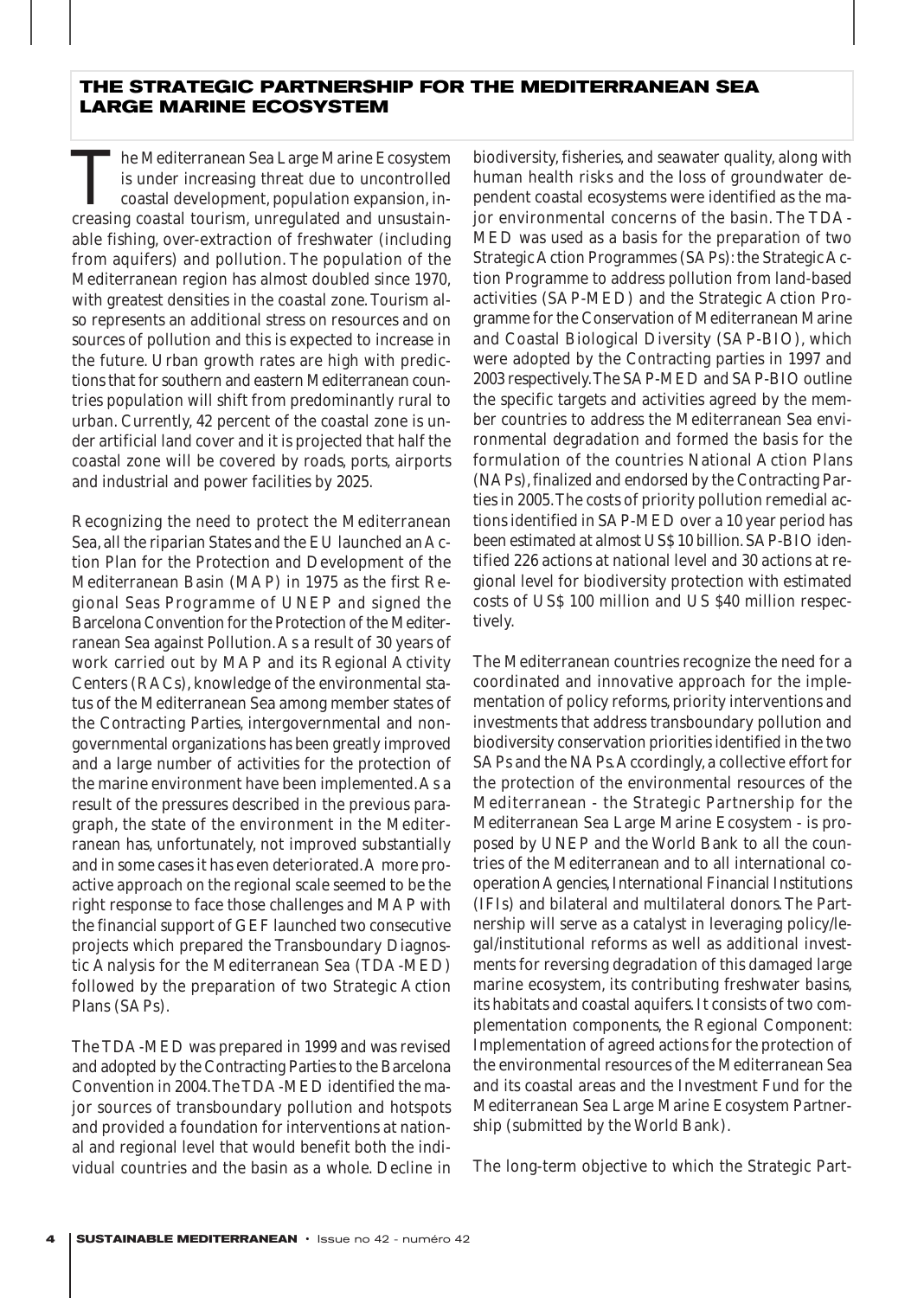nership contributes is to create a partnership at the regional level for collaboration with the aim to reducing pollution from land-based sources and preserving the biodiversity and ecosystems of the Mediterranean from degradation. The work will involve all stakeholders in the Mediterranean with special emphasis on enhancing capacity in governments to address environmental problems and to incorporate environmental considerations into national planning. The objective of the Regional Component is to support legal, policy and institutional reforms at the country and regional levels and assist countries in the implementation of the two Strategic Action Plans, SAP-MED and SAP-BIO, and related NAP priorities identified on the basis of the Transboundary Diagnostic Analysis. Together, these instruments will assist countries in achieving the MDGs and WSSD targets.The results of the Regional Component will include the increased capacity of basin countries to implement policies and strategies that address SAP priorities; increased knowledge of countries and donors on the most effective and/or innovative projects/technologies that address regional priority objectives; a fully developed replication strategy for scaling-up successful investments within and among countries; stress reduction measures monitored at water-body level; increased coordination of donor and government programmes addressing SAPs; and the implementation of demonstration/pilot projects in a number of countries.

Accordingly the project is composed of the following 5 components:

- 1. Integrated approaches for the implementation of the SAPs and NAPs: ICM, IWRM and management of coastal aquifer;
- 2. Pollution from land based activities, including Persistent Organic Pollutants: implementation of SAP MED and related NAPs;
- 3. Conservation of biological diversity: implementation of SAP BIO and related NAPs;
- 4. Project Management and coordination, including replication, M&E and communication strategies; and

5. NGO and CBO mobilization and Small Grant Programme.

With this structure a clear attempt is made to strengthen an integrated and holistic approach to the implementation of both SAP-MED and SAP-BIO and the NAPs. This is evident in the structure and content of Components 1 and 5 but also in Component 4 in which the Communication/Information and Replication Strategies are designed and developed in such a way that integration is ensured. Components 2 and 3 adopt a sectoral approach, basically for technical reasons, but linkages between are ensured through the other three components.Additionally, the Project Management Unit in close collaboration with the Executing Agency UNEP/MAP and its regional Activity Centers, the Steering Committee and the Coordination Group will make the best use of existing mechanisms within the Barcelona Convention structure, to ensure integration.

The regional approach to the implementation of the SAPs and NAPs has a number of important advantages, which include the implementation of a number of regional plans of action to protect the coastal zone from pollution and biodiversity loss, to transfer knowledge and skills between countries, to apply best practice, to promote the adoption of policy reforms throughout the region and to enhance the replication of successful pilot projects to achieve regional objectives. Full stakeholder ownership and participation will strengthen as a consequence of the recognition that each is doing its part to contribute to a wider regional cause.A regional framework also provides a better mechanism for cooperation with diverse partners.An overall strategic approach incorporating a comprehensive suite of actions and investments is a more cost-effective and higher impact vehicle to demonstrate benefits than a series of individual projects. Such a strategic approach will also help to promote action over a specified and shorter period so that more tangible results can be achieved in a shorter timeframe.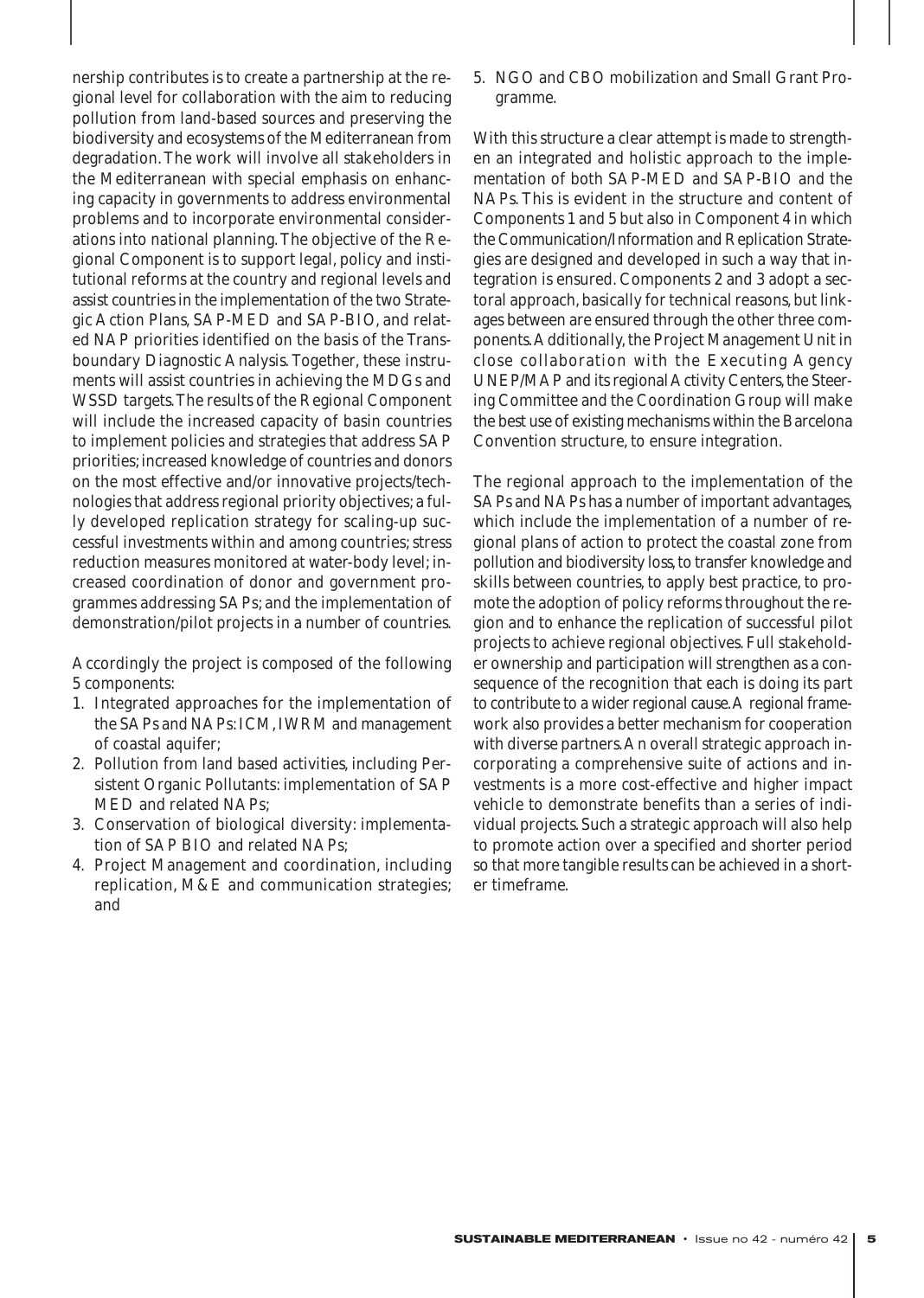## **Strategic Partnership for the Mediterranean LME**

## **Investment Fund World Bank**

Investment projects, demonstrations

## **Regional Project UNEP/MAP**

Reforms, capacity building Replication mechanisms



**SP Project Management and Co-ordination** Co-ordination Group and Steering Committee



#### **Investment Fund Sub-Projects**

Provisional list to include: Bosnia & Herzegovina and Croatia: Neretva and Trebisnjica River Basin Management Project; Egypt: Alexandria Integrated Coastal Zone Management Project

**Component I.** Facilitation of policy and legislative reforms for SAP MED and SAP BIO

**Component II.** Replication Strategies. SAP MED and SAP BIO

**Component III.** Technical Assistance

**Component IV.** Information & Communication

**Component V.** NGO mobilization and small grants programme

Implementation of **SAP/MED** and **SAP/BIO** in participating countries

 $\downarrow$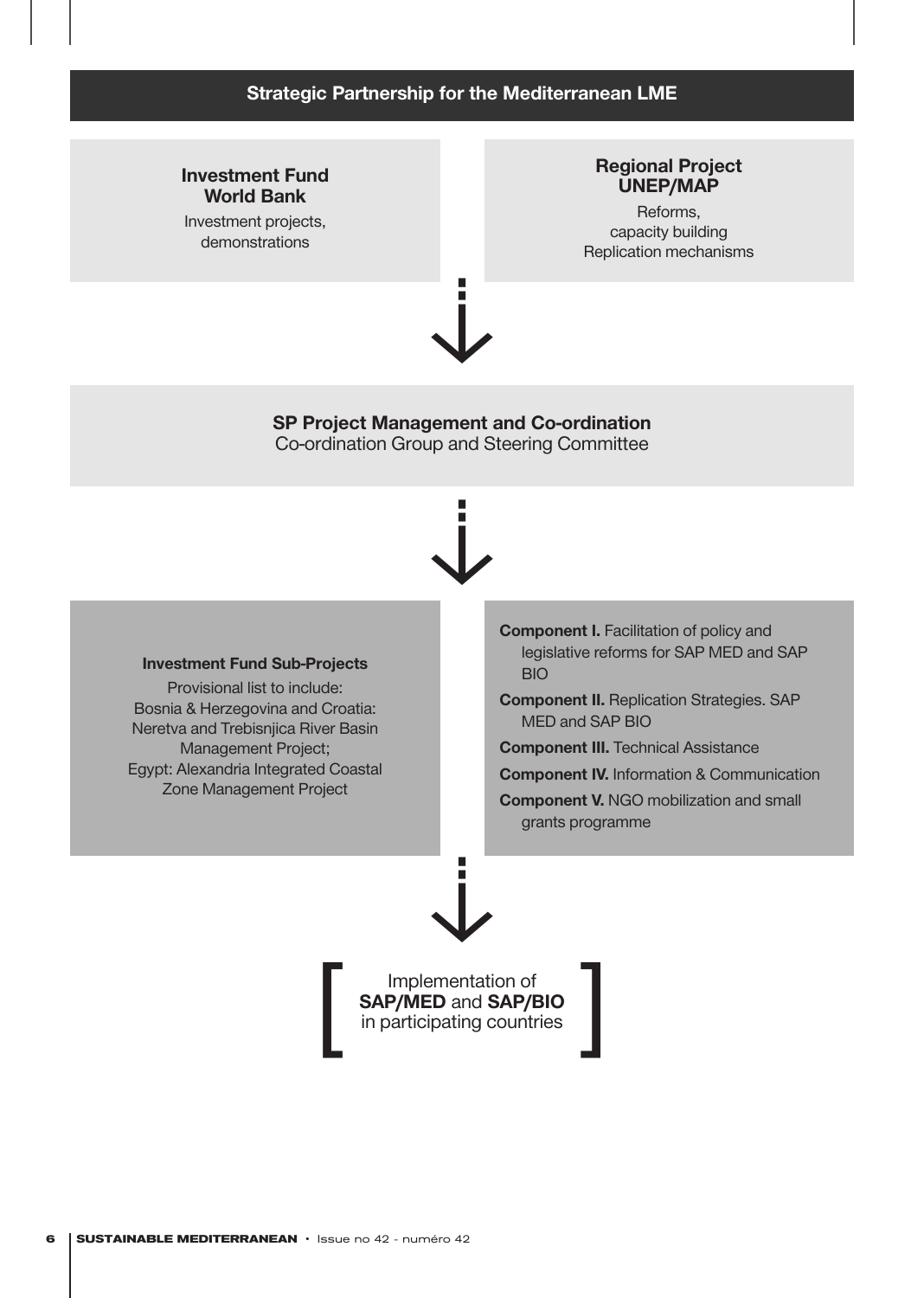**Environmental challenges of the Mediterranean Sea addressed by the Strategic Partnership for the Mediterranean Large Marine Ecosystem**

The Mediterranean Sea is the largest semi-enclosed European sea, occupying an area of about 2.5 million  $km<sup>2</sup>$ . It is surrounded by 21 countries<sup>1</sup> having differing levels of economic and social development and is at the conjunction of three continents.Uncontrolled coastal development, population expansion, increasing coastal tourism, unregulated and unsustainable fishing, freshwater damming, over-extraction of freshwater (including from aquifers) and pollution are the greatest threats to the marine and coastal ecosystems. Climate change is also considered an important impending threat to the Mediterranean Sea basin (see below).The revised TDA for the Mediterranean Sea identifies the major transboundary concerns as shown in Box 1.

#### **Box 1. Major transboundary environmental concerns in the Mediterranean**

Transboundary degradation of **coastal habitats and the decline of biodiversity** arise from the following factors: marine living resources are often migratory and coastal habitats provide nursery and feeding grounds to migratory species; thus, the degradation of coastal habitats contributes to an overall decline in biodiversity. The sustainability of marine and coastal habitats depends on the integrity and viability of their interlinked, transboundary ecosystems, that provide support to all trophic levels in the food chain.

Transboundary aspects of **fisheries** sustainability and management are of particular importance regarding migratory and shared stocks. This makes it essential to address fisheries management at an international level. This task is complex in the Mediterranean as there are a large number of riparian states in varying stages of development regarding the management of fisheries. Future progress in terms of fisheries management will require the ability to translate from a multilateral dimension into coherent national practices. The number of shared fisheries has increased in several areas of the Mediterranean such as the Alboran Sea, the Gulf of Lyons, the Northern Tyrrhenian Sea, the Adriatic Sea, the Ionian Sea, the Aegean Sea, the Sicily Strait and the Gulf of Gabes. The number of shared fisheries already identified justifies concerted action to be taken for these stocks at the international level.

Transboundary concerns related to **marine water quality** arise from the fact that pollutants often travel great distances through air, sea currents and rivers before their effects are manifest. Persistent toxic substances dispersed by atmospheric circulation, the transboundary transport of contaminants such as polycyclic aromatic hydrocarbons (PAHs) and eutrophication and their effects on sea birds and other marine life are the main focus areas of sea water quality. Pollution hot spots can also affect biodiversity on Mediterranean-wide scales in addition to local impacts.

Transboundary elements affecting **human health** include the trade in contaminated seafood that diffuses health concerns beyond the Mediterranean basin and the exposure of tourists. There are also risks of adverse health impacts from contact with contaminated seawater, such as gastroenteritis, ear, skin and eye infections, viral diseases such as hepatitis A and cholera. Superficial or deep mucoses can also arise from contact with contaminated beach sand during visits to Mediterranean beaches. Without adequate water resource management, human health risks will continue to increase. Lack of water and sanitation, inadequate waste and wastewater disposal, waterborne disease, unhealthy seafood and the instances of euthrophication will increase.

Transboundary threats to **coastal aquifers**. The groundwater problems in the Adriatic (eastern coast) basin and in selected section of the Levantine and the Southern Mediterranean coasts are linked to coastal aquifer freshwater- saltwater interfaces. The problems are linked to, and arise from, water imbalances and freshwater discharges, pressure on groundwater supplies, saltwater intrusion, coastal aquifer salinization, nutrient and contaminant transport in the context of the preservation of freshwater, brackish water and coastal water ecosystems. They are ultimately attributable to the lack of policy and sustainable legal and institutional frameworks for coastal aquifer management. The problems vary according to the vulnerability of the aquifer systems, the hydrogeology and importance of land-based water pollution and are related to: (a) sustainable protection and use of shared coastal aquifers; and, ultimately, to (b) the sustainability of the regional basin including marine water balance, water quality and the impacts on marine ecosystems.

#### **Population growth, tourism and urbanization**

The Mediterranean countries occupy an area of 8.8 million  $km^2$ , with an aggregate population of 427 million in 2000. The population of the Mediterranean region has undergone rapid growth in the last 35 years having almost doubled since 1970. Population density is greater in coastal than non-coastal areas. Defined by its 234 coastal regions<sup>2</sup>, the coastal zone occupies 1.1 million

 $km<sup>2</sup>$ , with a population of 143 million. In addition, an estimated 176 million tourists visited the coastal region in 2000. By 2025, the population of the coastal zone is predicted to increase by an additional 31 million, with 130 million more tourists. Currently, 42 percent of the coastal zone is under artificial land cover and it is projected that half the coastal zone will be covered by roads, ports, airports and industrial and power facilities by 2025.

1 Albania,Algeria, Bosnia and Herzegovina, Croatia, Cyprus, Egypt, France, Greece, Israel, Italy, Lebanon, Libya, Malta, Monaco, Morocco, Serbia and Montenegro, Slovenia, Spain, Syria, Tunisia, and Turkey, are riparian countries.

<sup>2</sup> Blue Plan's Environment and Development Outlook, 2005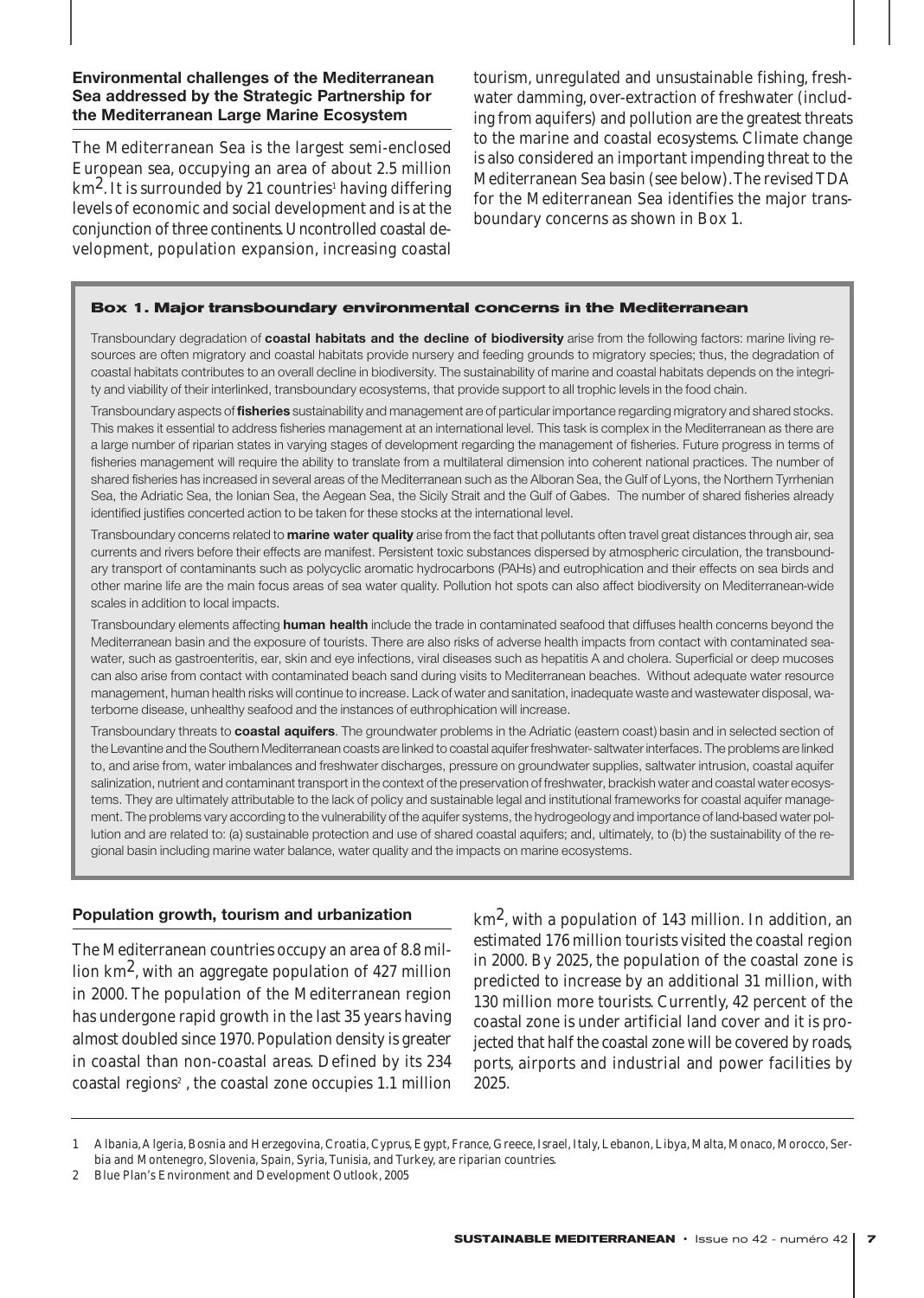The wide variations in political and economic systems, as well as historic differences, have led to great inequalities in the level of development among Mediterranean countries.These are exhibited by the overall differences between the northern Mediterranean countries (NMC) and the southern and eastern Mediterranean countries (SEMC). Population growth is the greatest in the SEMC, at 2.4 percent per year, compared to 0.4 in the NMC. Urban growth rates are generally high for the Mediterranean, and this trend is projected to continue, especially for the SEMC (at 2.08 percent per year on average). If this continues, in 50 years the population will shift from essentially rural to urban. In terms of wealth, there are also strong contrasts with the EU countries having 90 percent of the GDP for the Mediterranean with GDP per capita values twelve time higher than in north African countries.

#### **Loss of biodiversity and the unsustainable use of fisheries**

The Mediterranean Sea contains 7% of the world's known marine species in an area constituting only 0.8 per cent of the world's oceans.The Mediterranean Sea contains 18% of the world's marine flora making it arguably one of the richest regions of marine biodiversity in the world. Because of this, and the threats posed by urban development, weak infrastructure, pollution and agricultural practices, invasive species, tourism, etc., the Mediterranean Sea remains a global biodiversity hotspot. It is listed in the top 15 marine hotspots by Conservation International (CI) and figures prominently in the WWF Global 200 list. Coastal erosion has increased as a result of human activities, saline intrusion has increased as a result of excessive extraction from coastal aquifers, and invasive species have become new sources of environmental degradation.While policies and interventions to protect nature are being implemented in all countries, they are insufficient to address both current damage and impending threats.

## **Conservation of biodiversity through the establishment and management of Marine Protected Areas**

As a result of the pressure to both conserve and use, Mediterranean countries have already established a number of marine protected areas (MPAs).These range from small specific areas for critically important biodiversity, such as the MPAs established for the protection

of the Monk Seal in Greece, Turkey and Morocco, the Port Cros Park in southern France, and the Pelagos Sanctuary for Mediterranean Marine Mammals, to transboundary areas such as that created by France, Monaco and Italy in the Ligurian Sea.The total of protected areas in the Mediterranean, of all IUCN categories, reached 1.15 million ha in 1995, a six-fold increase in 25 years. In 2003, there were 152 Specially Protected Areas (SPAs), including 47 marine areas. Most of these, however, are situated in the northern Mediterranean.

The increase in protected areas, however, is minor compared to the larger proportion of protected areas found in other continental regions.There also exists a gap between the legal status of protected areas and the application of measures required for their conservation, with insufficient funds being allocated to management. Many were created purely for species protection without adequate consideration of the opportunities for capturing multiple benefits through the careful consideration of location, size, (multiple-use) zoning/management and the synergistic effects of networks. Furthermore, several national reports have identified common problems affecting the selection, establishment and management of marine protected areas in the Mediterranean (see Box 2, next page).

As the SAP-BIO clearly states, there is a critical need to review the existing MPA and coastal PA networks in the light of an expanding literature<sup>3</sup> on design and monitoring of MPAs to achieve both conservation and sustainable use benefits (fisheries, tourism<sup>4</sup>, etc.), thus bridging the BD-1 and BD-2 strategic priorities for biodiversity.Although mass tourism remains a major threat to Mediterranean biodiversity, there are successful examples of mainstreaming biodiversity; *e.g.,* coastal tourism in Slovenia and southern Albania, green tourism in the Cres-Losinj archipelago in Croatia, integrated management of coastal areas in the Antalya region of the southern coast of Turkey and ecotourism, including whale-watching off the Balearic Islands in Spain.

## **Sustainable fisheries and the need for an ecosystem approach to fisheries**

Fishing in the Mediterranean has increased by about 48 percent since 1970, with heavy exploitation of both bottom living (demersal) and large pelagic stocks (*e.g.,* tuna and swordfish)<sup>5</sup>. The upward catch trends for many

5 EEA report No 4/2006 "Priority issues in the Mediterranean environment"

<sup>3</sup> Syms, C. and M. H. Carr (2001) Marine Protected Areas: Evaluating MPA effectiveness in an uncertain world. Scoping paper presented at the Guidelines for Measuring Management Effectiveness in Marine Protected Areas Workshop, Monterey, California, May 1-3, 2001, sponsored by the North American Commission for Environmental Cooperation. http://www.biology.ucsc.edu/people/carr/Syms/syms\_download\_page.htm

<sup>4</sup> *e.g.,* Alonnissos Marine National Park in the Northern Sporades in Greece combines tourism with conservation of the Monk Seal, one of the 12 most threatened mammals in the world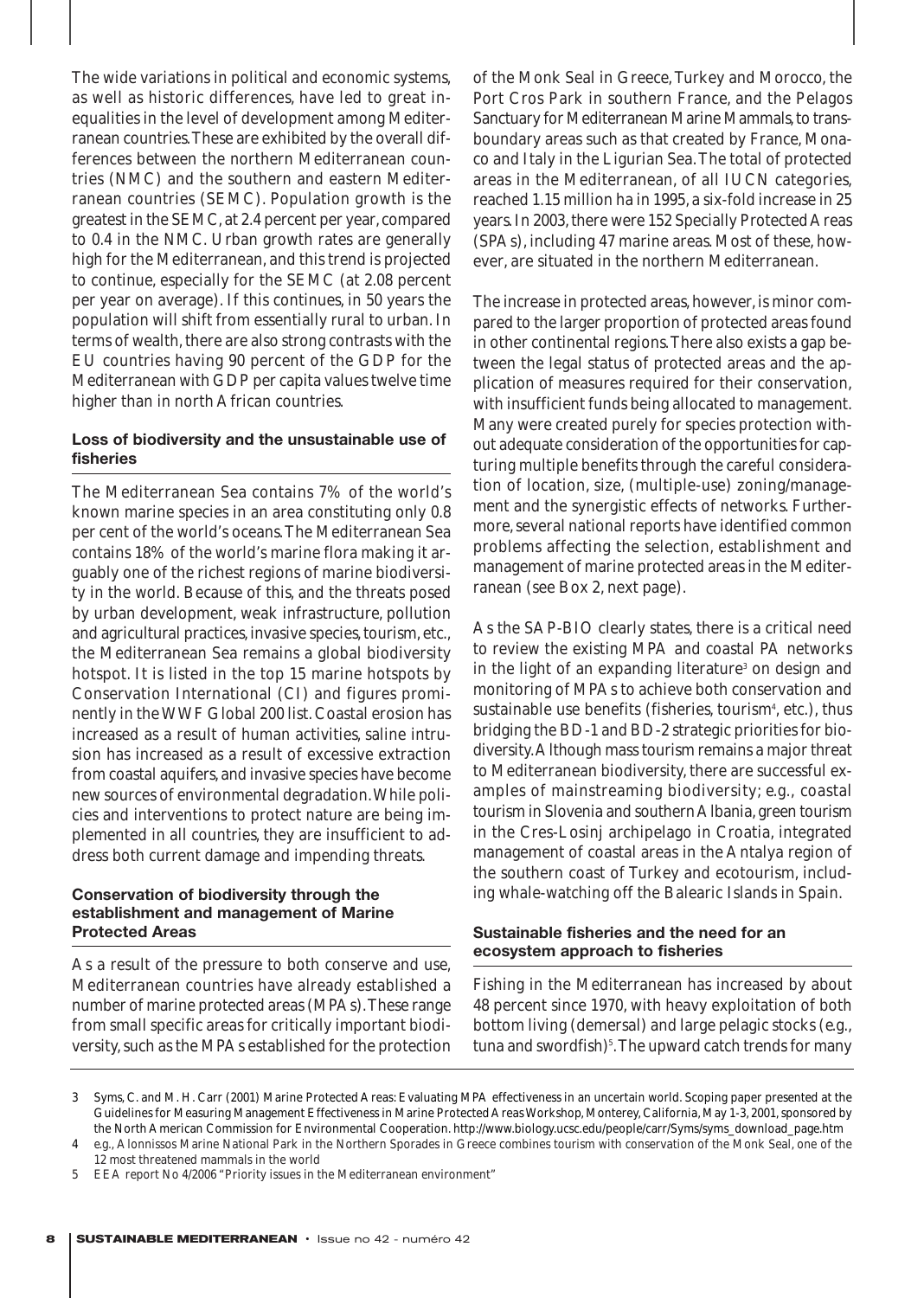#### **Box 2. Common problems affecting the conservation of marine biodiversity through the use of MPA's in the Mediterranean**

A series of problems have been recurrently identified by National Reports, although, obviously, the importance of magnitude of each problem differs among the countries bordering the Mediterranean Sea:

- Insufficient legal system, lack of adequate legislation;
- Confusion of competency, or fragmentation of responsibility (leading to problems of implementation of the existing laws);
- Lack of coordination between administrations, competencies overlap;
- Interference with other human activities occurring in the coastal zone, mainly tourism;
- Low or no participation of stakeholders and other agents in the decision-making process;
- Poor effort to improve public awareness on marine conservation issues;
- Lack of effective enforcement measures in some cases;
- Lack of effective scientific monitoring;
- Lack of sufficient economic resources to achieve protection measures, so that a number of MPAs receive only nominal management and protection ("paper MPAs");
- Problems of mismanagement and deterioration caused by the limited experience of the people administrating MPAs;
- Lack of effective conservation measures to protect particular species (monk seal, sea turtles, cetaceans, etc.) and/or communities (e.g., seagrass meadows);
- Need to set up a network of MPAs, and therefore define the goals, mechanisms and management organization for such a network; and
- Need for integrated coastal zone planning and management.

Other identified problems that affect the selection, installation, management and evaluation of Mediterranean MPAs are the following:

- Need to clearly establish the specific goals of each MPA;
- Improved scientific basis for the selection (location, habitats included, depth range, etc.) and design (size, shape, number, proportion of total surface protected, etc.) of MPAs;
- Need for appropriate monitoring and evaluation of the effectiveness of MPAs based on sound sampling designs (e.g., BACIP, beyond-BACI…);
- Lack of empirical evidence for potentially complex effects of MPAs, e.g., spillover, indirect effect on ecosystems ("cascade" effects), effects on larval replenishment of commercially and/or ecologically important species, genetic effects, socio-economic results, etc.;
- Need to ascertain the relationship between MPAs with other management tools.

species up to about a decade ago suggest that recruitment of young fish survived intensive fishing and a lack of quota controls. However, short-term trends over the last ten years now reflect a general picture of full to over-exploitation for most demersal and shellfish populations. The primary causes of the decline in fisheries identified in the TDA-MED include: (i) excessive fisheries effort in some areas of the Mediterranean; (ii) use of harmful fishing practices, including non-selective catch techniques and bottom trawls that lead to excessive by-catch; (iii) the development of more efficient capture technologies (ships and fish-finding gear) that can lead to over-exploitation if not carefully monitored and controlled. Secondary causes include: (iv) loss of shallow-water habitats for some life stages of critical fisheries; and (v) adverse water quality from rivers and coastal aquifers, sewage discharges, dredging and nonpoint source releases of contaminants.<sup>6</sup>

One of the major impacts of fishing on the marine ecosystem derives from the discard rate, which, at between 40-60% of the initial catch, is greatest in the western Mediterranean and commonly includes vulnerable or endangered species. Physical disturbance of the seabed by mobile gear has also been observed to damage fragile habitats including seagrasses, corals and sponges.

As described in SAP-BIO, up to now, there is a general failure of traditional management measures (quotas, size limitation, control of effort, temporal closures, etc.) to prevent over-exploitation of stocks, habitat degradation and wider ecosystem impacts.The primary problems are linked to the management of fishery resources that have to address the heterogeneous character of Mediterranean fisheries and the frequent, seasonal shifts of gear used by fishing units. In addition, there is the

<sup>6</sup> UNEP MAP TDA for the Mediterranean Sea, 2004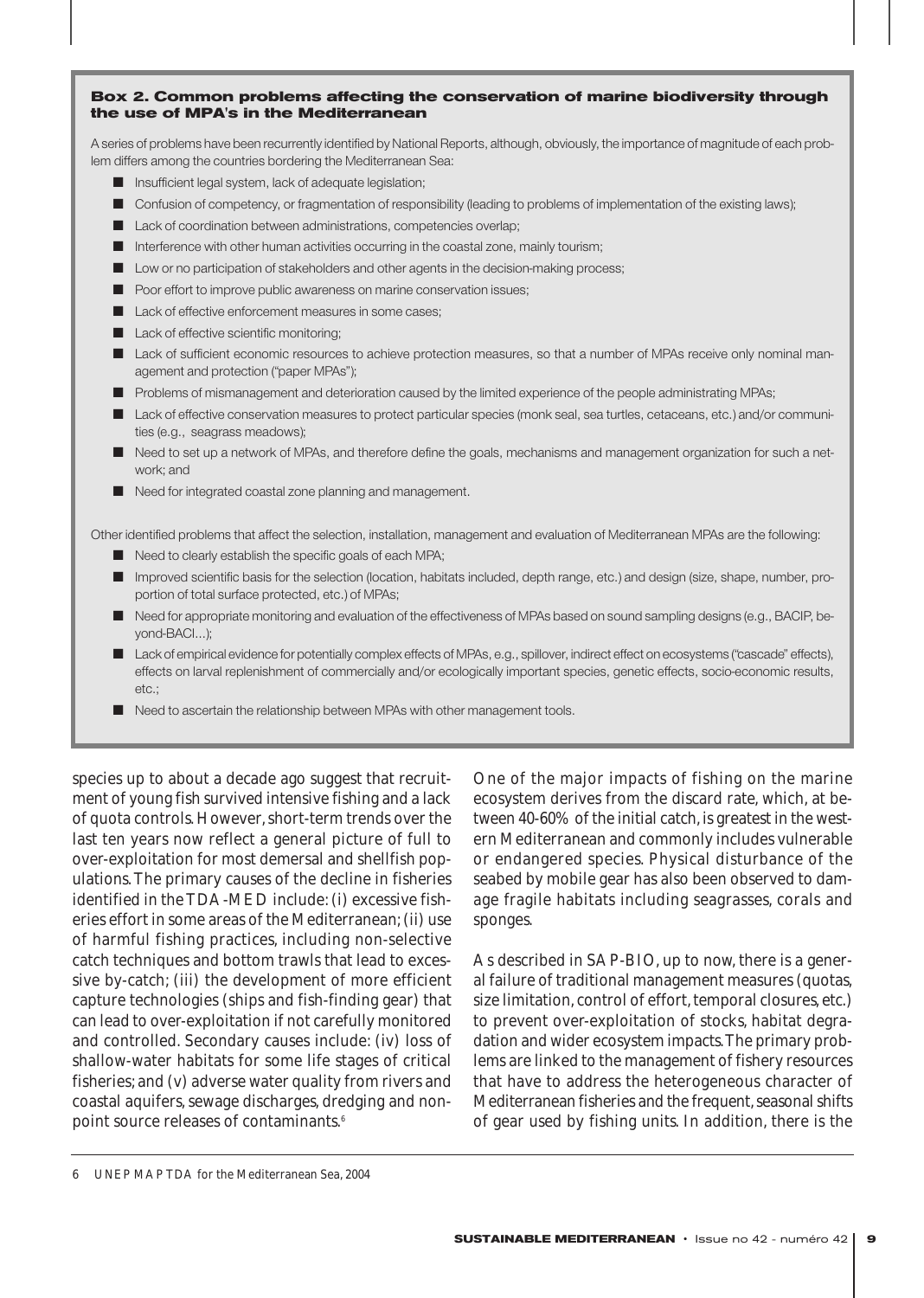practical difficulty of enforcing existing regulations leading to the frequent occurrence of illegal fishing practices (*e.g.,* trawling over seagrass beds, catching undersized individuals, etc.) and in some cases, the lack of adequate legislation to facilitate fisheries management. There are also technical issues such as low gear selectivity and the difficulty of maintaining adequate statistics on fishing catches due to the occurrence of multiple and frequently uncontrolled landing points. Generally, there is a lack of awareness among fishermen about the importance of conserving marine biodiversity and this is compounded by the fragmented nature of many Mediterranean fishing communities and a complex and sometimes inefficient organization for marketing and distribution.

Other problems that were identified include the gradual disappearance of traditional knowledge about the biology of target species and the spatial distribution of key habitats. There are also difficulties faced by scientists in building reliable dynamic biological and economic models caused by: (i) a lack of appropriate basic knowledge; (ii) uncertainties associated with the nature of predictive models themselves; and (iii) the intrinsic uncertainty of marine ecosystem dynamics. Finally, important shortcomings have been noted in the mechanisms for coordinating the different stakeholders within integrated management schemes (considering co-management and also co-responsibility) based on an ecosystem approach.

The principles of the FAO Code of Conduct for Responsible Fishing (CCRF) are accepted by Mediterranean countries, but delivering and enforcing the practical elements of the CCRF requires both real political will combined with a long-term and practical approach. The need for an ecosystem approach to fisheries (EAF) in the Mediterranean has now been recognized. The General Fisheries Commission for the Mediterranean (GFCM's) Sub-Committee on Marine Environment and Ecosystems (SCMEE) is mandated to address EAF. In 2005, it established an *Ad Hoc* Working Group on EAF and advised GFCM to prohibit towed dredge and trawl fisheries below 1000 m to protect deep-water fish. However, the SCMEE acknowledges the difficulties of implementing the ecosystem approach to fisheries, citing in particular the lack of contributions from members to ensure significant progress in studying the impact of

surface and bottom longline fisheries on non-commercial species, birds and turtles7 . SCMEE also stressed the need to strengthen activities on the impact of largescale driftnet fisheries on biodiversity and on threatened or endangered species.

## **Climate Change: Risks to the conservation of biological diversity**

Climate change, although not addressed directly in the proposal, is becoming an important consideration in the protection of the Mediterranean Sea basin and therefore will be briefly discussed. Littoral and pelagic zones often are forgotten in studies of climate change impact. However, important changes have already been observed (*e.g.,* a significant increase in average temperatures of the waters in the western Mediterranean basin over the past 20-30 years)<sup>8</sup>. Temperature changes are reflected in substantial changes in the relative abundance of thermophilic species and there have been increased catches of such species, including Diplodus cervinus, Epinephus marginatus, Pomadasys incisus, Sphyraena sphyraena, Balistes carolinensis, Sardinella aurita, and Pomatomus saltatrix.

In many areas in the Mediterranean, population, economic activity, and arable land are concentrated in coastal zones. This has led to a decrease the resilience and adaptability to climate variability and change. Some coastal areas, such as the Po River plain in Italy, are already beneath mean sea level and many more areas are vulnerable to flooding from storm surges. Sea-level rise and possible changes in the frequency and/or intensity of extreme events, such as cyclones and storm surges, represent consequences of climate change that are of most concern regarding coastal zones. Except for sealevel rise itself, there is currently little understanding of the potential effects of climate change on the coastal zone. Under the IS92a "*business-as-usual*" scenario<sup>9</sup>, global sea level is projected to rise by about 5 mm/yr (with an uncertainty range of 2-9 mm/yr).Without adaptation, a rise in sea level would inundate and displace wetlands and lowlands, erode shorelines, exacerbate coastal storm flooding, increase the salinity of estuaries, threaten freshwater aquifers, and otherwise impact water quality and infrastructure. Areas most at risk would be tidal deltas, low-lying coastal plains, beaches, islands (including barrier islands), coastal wetlands and estuaries.Tidal range also is a key factor. In general, the

<sup>7</sup> GFCM Report of the Twenty-Ninth Session Rome, 21-25 February 2005

<sup>8</sup> IPCC Special Report on The Regional Impacts of Climate Change: An Assessment of Vulnerability

<sup>9</sup> The IS92a global energy scenario of the Intergovernmental Panel on Climate Change (IPCC, 1994) has been widely used as a framework for trying to understand better the long-term aspects of the climate change challenge.This scenario is often referred to in climate change policy circles as a "business-as-usual"(BAU) scenario representing a plausible course for global energy under a public policy that gives no consideration to climate change concerns.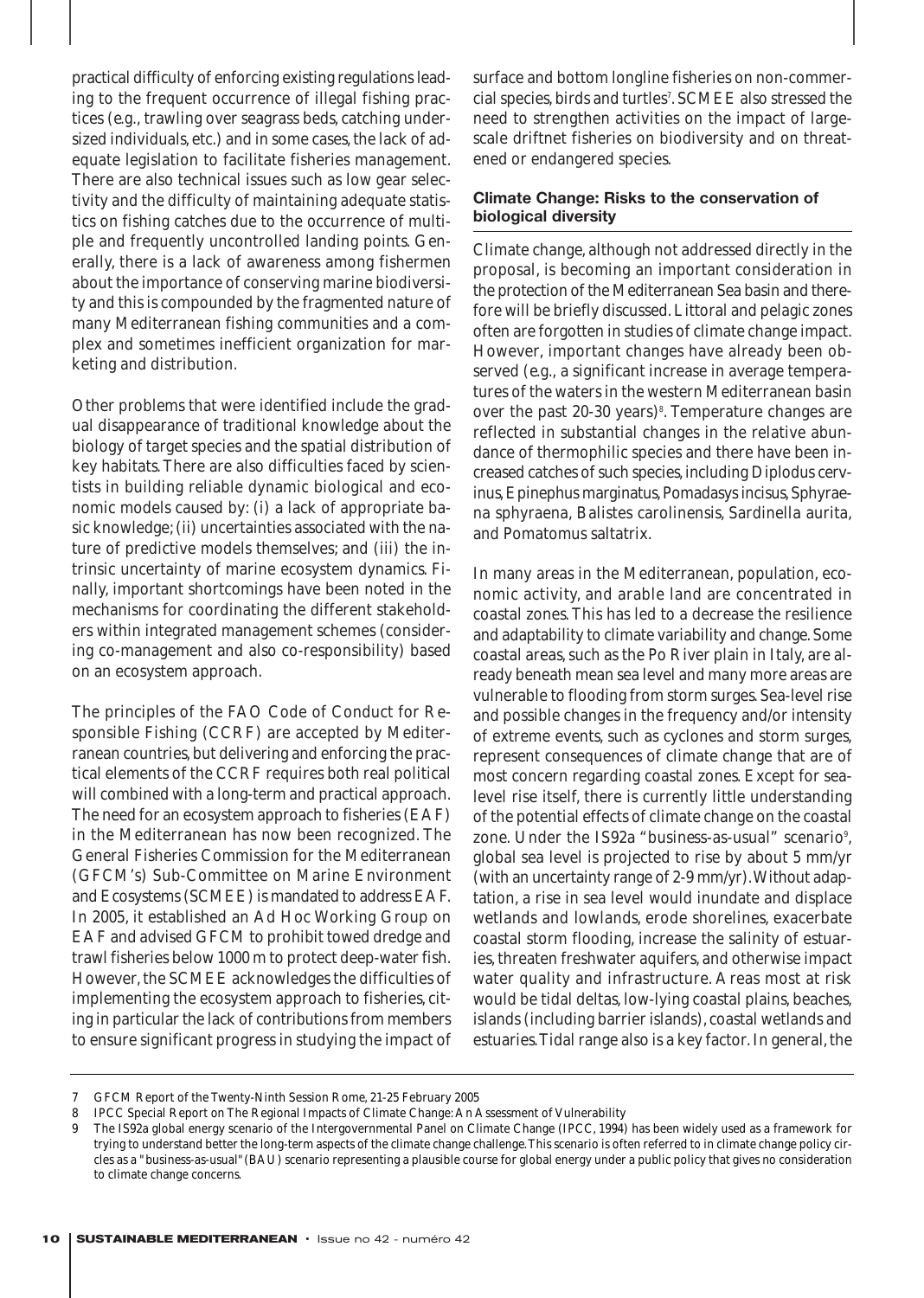smaller the tidal range, the greater the response to a given rise in sea level. This pattern suggests that the Mediterranean and Baltic coasts, with their low tidal range, may be more vulnerable to sea-level rise than open sea coasts.

Examples of susceptible coasts include the Rhone, Po and Ebro River deltas.These areas are already subsiding because of natural and sometimes human factors and they are also sediment-starved as a result of changes in catchment management. For example, the Ebro delta has lost 97% of its sand supply since the 1950s. Reduction or loss of these areas would impact important agricultural and natural values. Many cities, such as Thessaloniki and Venice, are built on estuaries and lagoons. Such locations are exposed to storm surges and climate change is an important factor to consider for long-term development. In Venice, a 30-cm rise in relative sea level this century has greatly exacerbated flooding and damage to this unique medieval city and permanent solutions to this problem are still being investigated. Beaches tend to erode following sea-level rise, which destroys a valuable resource and exposes human activities landward of the beach to increased wave and flood action. Intense recreational use of beaches in many coastal areas, particularly around the Mediterranean, makes this erosion a particular problem for the region.

In Egypt, for example, results from studies on various aspects of the impacts of, and possible responses to, sealevel rise indicate that a sizable proportion of the northern part of the Nile delta will be lost to a combination of inundation and erosion with consequent losses of agricultural land and urban areas.Agricultural land losses will also occur as a result of soil salinization. It is estimated that for a 1m sea-level rise, about 2,000  $km^2$  of land in coastal areas of the lower Nile delta may be lost to inundation. For the Governorate of Alexandria, two main economic areas appear most vulnerable: the Alexandria lowlands and the Alexandria beaches. The Alexandria lowlands, on which the city of Alexandria was originally developed, are vulnerable to inundation, waterlogging, increased flooding, and salinization under accelerated sea-level rise.The two surviving Alexandria beaches (Gleam and El Chatby) will be lost following a 50 cm rise in sea level. Based on the 0.5 m sea level rise scenario, estimated losses of land, installations, and tourism will exceed US\$32.5 billion. An average business loss is estimated at US\$127 million/yr because most tourist facilities such as hotels, camps, and youth hotels are located within 200-300 m of the shoreline. It has been widely reported that 8 million people would be displaced in Egypt by a 1 metre rise in sea level, assuming no protection and existing population levels (Broadus et al., 1986; Milliman et al., 1989). This

estimate is based on the displacement of 4 million people in the Nile delta and the entire population of Alexandria.

It should be noted however, that although global warming seems to be well established and global sea level rise as well, the response of various regions to that forcing is still a big unknown. It has been shown, for example, that global warming is not a unimodal phenomenon but rather a multimodal one with differing responses in different areas. In this respect it is interesting to note that during the period from 1960 to 1980 while global warming was evident on a global scale, the Mediterranean Sea's temperature at surface was decreasing. The complexity of positive and negative feedback mechanisms within the climate system and the weaknesses of present regional climatic models, should result in a cautious approach of the various prediction scenaria. This need for cautiousness applies of course to the discussion of the previous paragraphs as well. Nevertheless, there is no doubt that climate change will have an impact in the Mediterranean as well and therefore this is an issue to follow closely in the coming years.

#### **Increasing pollution from land-based sources**

Due to the high population density in the coastal zone and industrial development and agricultural practices, the Mediterranean is increasingly under threat from pollution. Eighty percent of the contaminant load of the Mediterranean Sea originates from land sources and the most common forms of pollution in the Mediterranean are eutrophication and the effects of chemicals, including persistent toxic substances (PTS), organic and pathogenic micro-organisms and hazardous solid waste.

Lack of infrastructure for sewage collection, treatment and disposal is still the greatest problem in many Mediterranean countries. Its influence on the marine coastal environment directly or indirectly affects human health, the stability of the marine ecosystem and the economy of the coastal zone. One of the most common and worrying environmental effects of urban wastewater discharge is the gradual destruction of habitat, particularly of meadows of phanerogames, with resulting decreases in biodiversity. Only 69 % of coastal cities with more than 10,000 inhabitants have sewage treatment plants, resulting in the annual discharge of more than 1 billion  $m^3$  of untreated sewage to the sea. The distribution of treatment plants is not uniform across the Mediterranean region; the northern Mediterranean coast having a greater part of its urban population served by a waste waster treatment plants than the southern coast. Due to the increasing population of cities and failures in treatment plant operation, some waste wa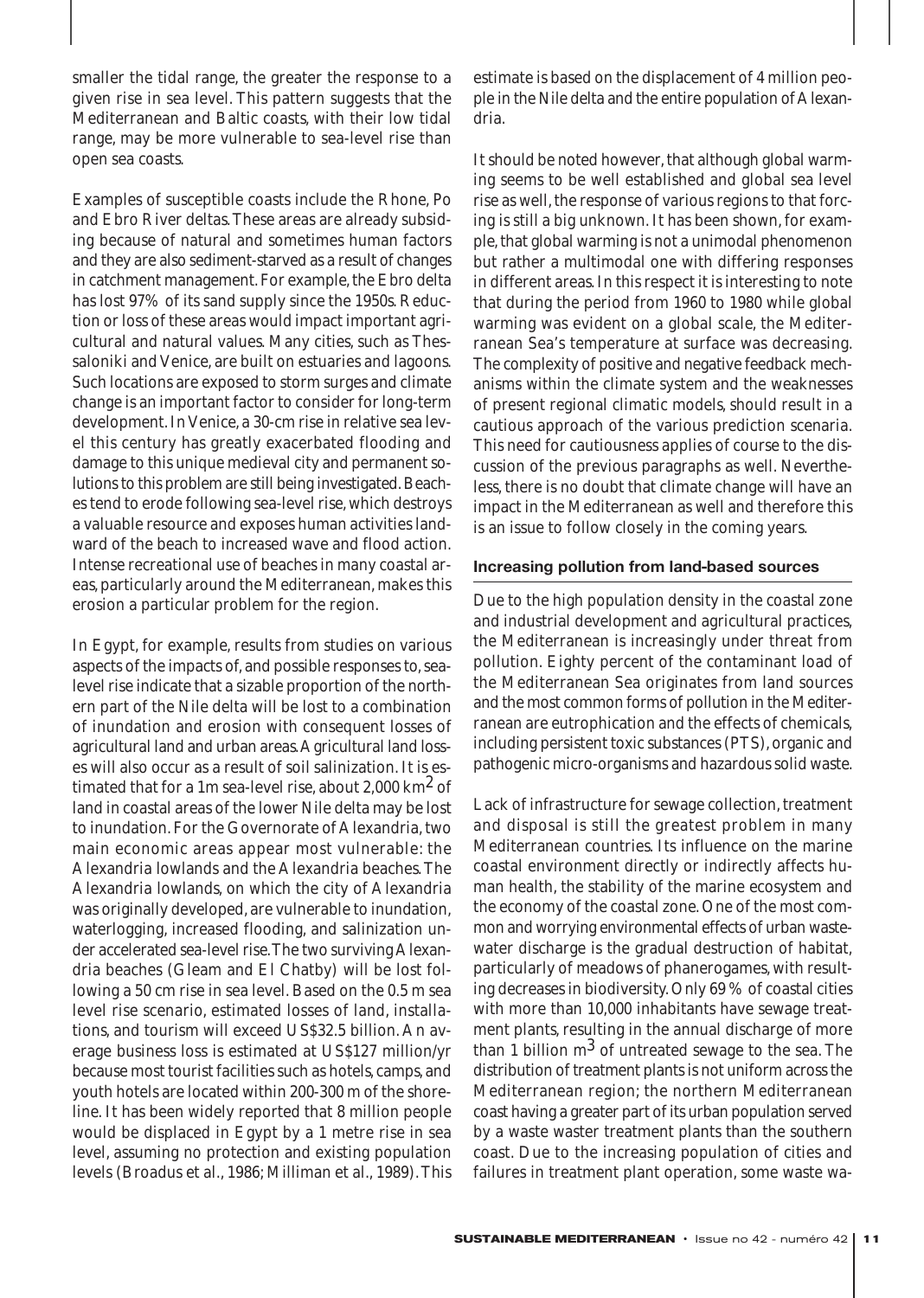ter treatment plants cannot meet their design specifications in terms of effluent quality.

Solid wastes produced in the urban centers along the Mediterranean coastline present a serious threat to both human health and the marine coastal environment. Studies reveal that between 30 and 40 million tonnes of municipal solid waste of coastal origin are generated annually. The random siting of waste dumps promotes the transfer of solid wastes into the marine environment.Also, in many cases, no measures have been taken to control and treat leachates from dumpsites and these are contaminating groundwater and/or the coastal marine environment with organic pollutants and heavy metals. In the Mediterranean, plastic alone accounts for 75 percent of the waste on the sea surface and the seabed.The main sources of waste in the Mediterranean Sea are direct disposal by households, tourist facilities and runoff from dumpsites (wastes from land sources).

The stage of industrial development in the Mediterranean countries varies greatly. Of the thirty sectors of activity primarily considered in the Annex I of the LBS Protocol, twenty-one are industrial. On an international scale, priority has been given to a group of 12 substances that are toxic, persistent and bioaccumulate because of the long-term risks they pose to human health, biodiversity and ecosystems. Less attention is paid to other potential pollutants, such as transient and biologically less reactive substances, suspended solids, biodegradable organic matter and nutrients because their effects are much more localized and less persistent.These latter substances are generated in large quantities by industries and their release to the environment can cause damage to human health, ecosystems, habitats and biodiversity. Most countries in the region have an important public industrial sector that comprises large industries. Notwithstanding the diversity of situations in the Mediterranean region, the public industrial sector includes: energy production; oil refining; petrochemical industry; basic iron and steel metallurgy; basic aluminium metallurgy; fertilizer production; pulp and paper production; and cement production. From such industries, an estimated 66 million  $m<sup>3</sup>$  of untreated industrial wastewater is discharged to the Mediterranean each year.

Other contaminants include heavy metals (*e.g.,* cadmium, chromium, copper, nickel, lead and mercury), a wide variety of organohalogen compounds and radioactive substances. Heavy metal inputs to the Mediterranean derive mainly from industrial wastewater and runoff from contaminated sites. Reactive metals tend to precipitate into sediments and contaminate biota and in coastal areas, such as harbours and semi-enclosed bays,

increased metal concentrations have been found. Hexachlorocyclohexanes (HCHs) were extensively used in the past against pests in many Mediterranean countries. Although such applications have declined, residues of these compounds are found throughout the Mediterranean coast as a consequence of their environmental persistence. The main residual sources of HCHs (particularly lindane) are stockpiles and contaminated land.

Eutrophication resulting from increased nutrient inputs leads to an increase in planktonic biomass and, depending on the physical oceanographic conditions, can result in reduced concentrations of dissolved oxygen in deeper waters. Changes in nutrient influxes are also implicated in the incidence of toxic algal blooms, often referred to as "*red tides*". Such abnormalities have become a chronic problem in shallow water areas near river deltas (*i.e.,*those of the Rhone, Ebro, Po and Nile) and major urban connurbations. However, the Mediterranean is far from reaching the serious situations evident in the Black Sea and Sea of Marmara.The sources of nutrients are largely untreated urban wastewater and diffuse agricultural discharges and, accordingly, eutrophication incidents could increase with agricultural intensification and urban growth. Agricultural projections indicate that, by 2025, the use of fertilizers could increase by as much as 70 percent in the eastern Mediterranean (mainly in Turkey), 50 percent in the south and 5 percent in the north. In addition to nutrients, agricultural practices can cause significant soil erosion and pesticide contamination of surface and groundwater resources.This results in the mobilization of soils by rivers and the transport of pesticide residues into the marine environment

#### **Persistent organic pollutants**

Persistent organic pollutants (POPs) comprise 12 substances and groups of substances that are covered by the provisions of the Stockholm Convention. POPs are relatively stable compounds that are typically characterized by low water solubility and high fat solubility. Because many POPs are relatively volatile, their remobilization and long-distance redistribution through atmospheric pathways often complicates the identification of specific sources.Accordingly, successive releases over time result in the continued accumulation and ubiquitous presence of POPs in the global environment. For many Mediterranean countries, no detailed information is available on the releases of POPs from point sources. The main source is believed to be stockpiles and inventories associated with previous production and/or import.A contribution is also made by secondary releases from environmental reservoirs (*e.g.,* contaminated soils and sediments) resulting from previous use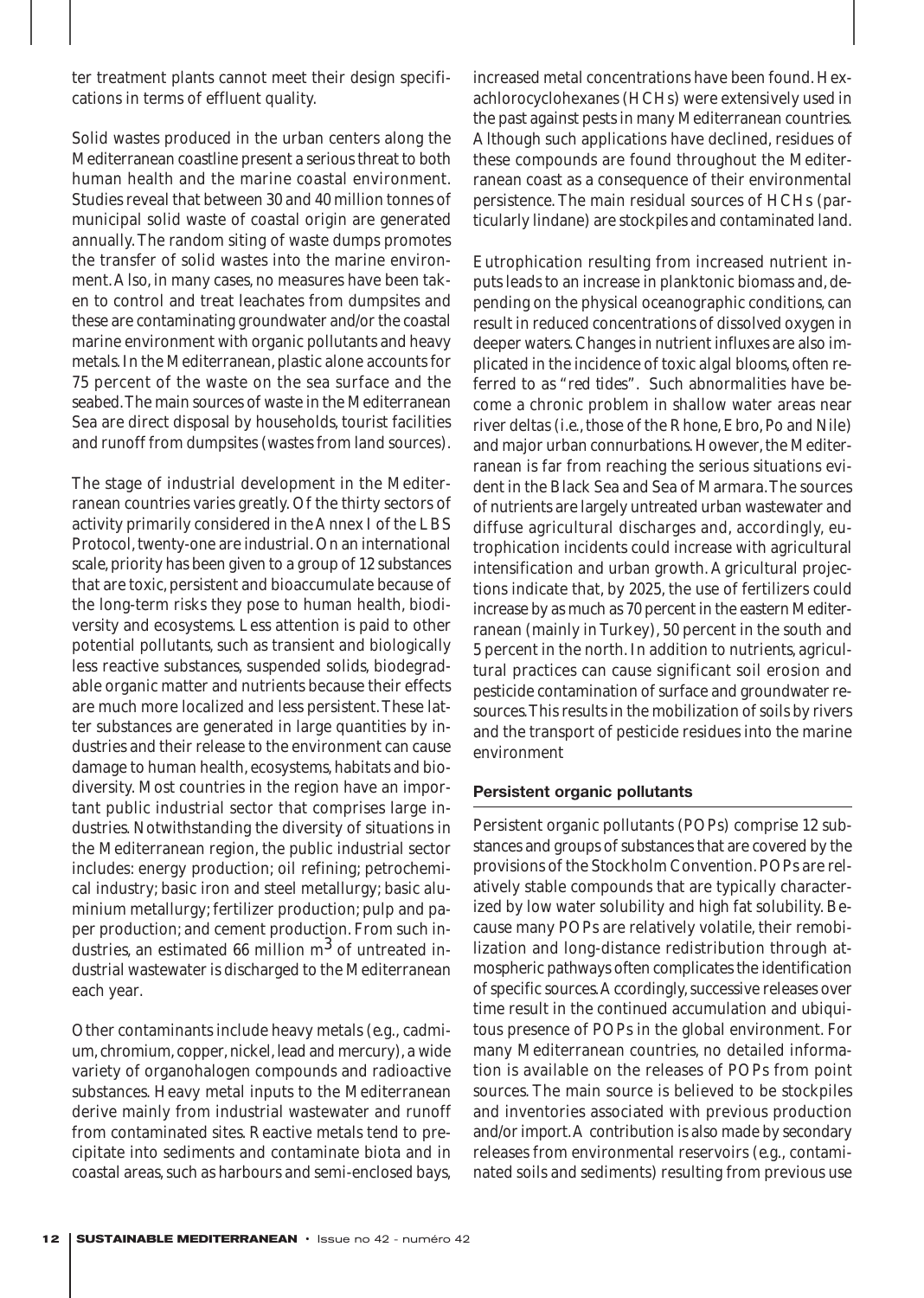and accidental spills. Contemporary contributions from industrial production are only important in cases where some restricted use of specific POPs is allowed (*e.g.,* DDT as precursor of dicofol and for malaria vector control) or POPs that are by-products of continued industrial processes.<sup>10</sup>

In the framework of the Strategic Action Programme (SAP MED) of the Barcelona Convention, POPs are included in the list of substances that have to be eliminated from effluent flows discharged into the Mediterranean Sea. Problems related to POPs have been identified in the National Diagnostic Analyses (NDAs) of most Mediterranean countries, mainly related to pesticides and PCBs.

During recent country-based assessments and action planning in the framework of the Stockholm and the Barcelona Conventions, all Mediterranean countries have identified PCB equipment still in service, stockpiles of PCB-containing electrical equipment, quantities of discarded equipment and quantities of oil that consist of, or are contaminated by, PCBs. In the NIPs, national electric companies are identified as the principal holders of this equipment, stocks and waste and thus represent the initial focus for the elimination of PCBs.

The nine pesticides have been widely used in the region in the past, but the production and usage of most of the compounds are now banned in the majority of the countries of the region as a consequence of the application of the PIC protocols, the exception being DDT, which is consented as precursor in the production of Dicofol and also for restricted pest control in some countries of the region. Endrin is allowed for very limited applications in the EU countries and is banned in Algeria, Cyprus, Israel and Greece. Heptachlor, Chlordane and Toxaphene are also banned or severely restricted and the same applies to HCB when used as a pesticide. Mirex is not affected by the PIC procedure, although many countries have banned its use.

In spite of the legislation in force, there are still large amounts of PCBs in use. This is because in many countries there are exemptions for restricted use in devices in use for long periods.In Albania the total number of transformers is 437, of which 95% are from the seventies and the eighties with PCB oils. In Egypt there are 3666 condensers and 26 transformers possibly containing PCB. In Lebanon there are still two old power plants with PCB equipment. While there is no information on Libya, in Syria there are still 91 transformers containing PCB.

In **Albania**, the National Action Plan (NIP) is under preparation. Nevertheless an inventory of equipment containing PCBs was established very recently. However, already in the country's NAP (2005) the following actions are proposed: (a) Inventory at country level of the amount of oils containing PCBs and the inventory of their storage places (achived); (b) Preparation and implementation of the National Plan in the framework of LBS protocol and Stockholm Convention.

**Egypt** is addressing the PCBs management in the framework of POPs management programme. Actions described in the NAP are of a legal and institutional nature. There is a need to finalize the inventory of PCBs in Egypt. Egypt will implement the necessary legal and institutional measures to ensure the implementation of the LBS and Stockholm convention commitments.

**Lebanon** developed a comprehensive programme for the management of PCBs. Several actions were proposed for the management of PCBs, including: (a) introduction of emission and disposal standards and environmental limit values for PCBs; (b) ensuring zero PCB release from in-use transformers, sample and analyse dielectric oil in in-service transformers, and investigating the fate of 13 tonnes of PCB oil imported in 2002; (c) identification of all sources of PCB release; (d) identification, characterization and addressing unintentional releases of PCBs formed as a by-product of certain industrial processes; (e) reducing PCB releases from PCB-containing transformers in Zouk & Bauchrieh through labeling, storage, detection and containment; (f) identification of PCBs present in unidentified stockpiles and equipment still in use; (g) identifying appropriate measures to manage, handle and destroy stocks and articles in use, remedy contaminated sites and other hot spots of concern to public health and the environment (actions include treatment or disposal of PCBsbearing oil and irreparable PCB contaminated transformers in an environmentally sound manner, and improving procedures for handling transformers at the EDL warehouse in Bauchrieh); (h) identification of PCBs contaminated sites and remediation in an environmentally sound manner; (j) facilitating or undertaking information exchange and stakeholder involvement; (k) public awareness, information and education; (l) reporting; (m) research, development and monitoring.

According to the NAP of **Libya** (UNEP/MAP, 2005), the General Electric Company has taken preventive measures to control PCBs. Most equipment using PCBs

<sup>10</sup> EEA report No 4/2006 "Priority issues in the Mediterranean environment"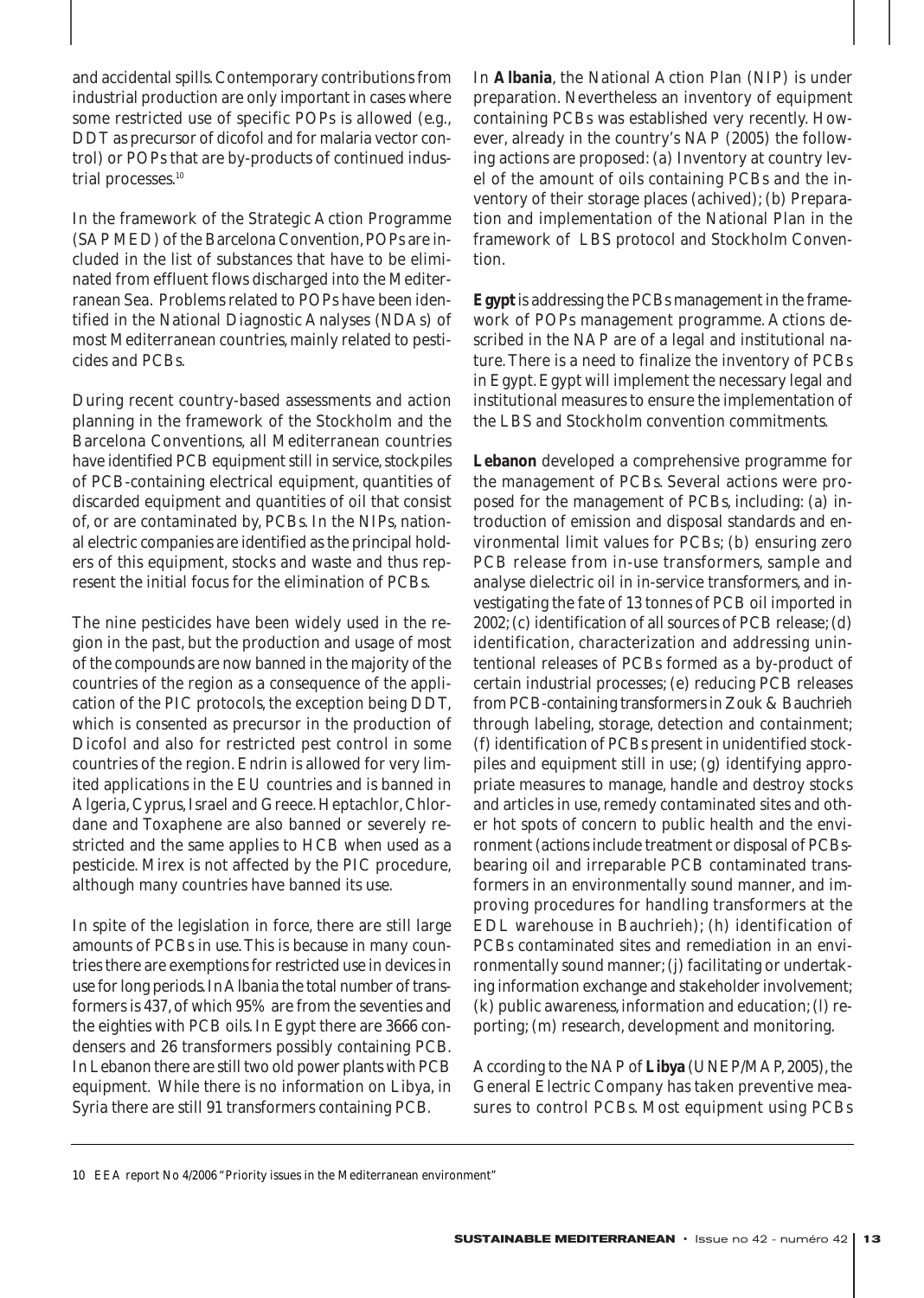bearing oils has been replaced and collected on special sites, pending contracting with specialist companies to safely dispose them. Establishing a local listing of hazardous wastes (including PCBs) is also included in the priorities of the country, since there are no detailed data available on the quantities of PCBs. In the priorities of the NAP of Libya, an action was proposed for the creation of a Regional site for the treatment and disposal of hazardous chemical wastes including PCBs. The estimated cost for this site is 7 million Libyan Dinars and it is planned for 2007.

Actions related to PCBs management in **Syria** are proposed in the frame of the NAP, including: (a) substitution of PCBs bearing oil in five transformers (two in the Tartous and two in the Banias electric transformers station and one in the old Jableh Weaving Company); (b) phasing out all activities discharging PCB's from industrial sectors. In addition Syria proposed to develop its national legal framework to cope with LBS Protocol and Stockholm Convention commitments and ensure its proper implementation together with a country wide capacity building programme.

It is expected that the cost of disposal of 1 ton of PCBs (oil, condensers and metals) would cost approximately 2500\$ including cost of confinement, disposal, shipping to Europe authorization and labor. Accordingly 980 tons could be disposed through the implementation of this activity as follows: Albania 250 tons, Syria, 250 tons, Lebanon, 42 tons (total quantity), Lybia, 250 tons, and Egypt,170 tons.

## **Over-extraction of freshwater from aquifers, contamination and salinization of groundwater**

The availability and quality of freshwater resources for the population of the Mediterranean is a critical issue. Water demand in the region doubled during the second half of the 20th century and is now an aggregate of 290 km<sup>3</sup> per year<sup>11</sup>. The "*water poor*" Mediterranean population, those with less than 1000  $\mathrm{m}^{3}$  per capita per year, was 108 million in 2000 and could reach 165 million by 2025 (in nine southern and eastern Mediterranean countries). Of this latter population, 63 million (compared with 45 million in 2000) would be in shortage that is having less than 500 m3 per capita per year.

The exploitation index of renewable natural resources (defined as the ratio of withdrawals from renewable natural water resources to average renewable water resources) is high in Egypt, Israel and Libya where the withdrawal is now close to, or exceeds, natural resources. This index is increasing in all southern and eastern countries. In addition, in Libya, Israel and the Palestinian Authority, more than 10% of the water supply is taken from unsustainable resources (*i.e.,* underground reservoirs).As well as decreasing supply, the decreased quality of water resources (discussed previously) results in additional stress on water resources to satisfy the demand for drinking water.

Changes in freshwater quality and quantity also have direct impacts of the biodiversity of the basin. Of particular importance are coastal aquifers and groundwater that constitute an important source of freshwater discharge to the Mediterranean. Seepage from coastal aquifers is estimated to be 13 billion m3/yr and accounts for about one quarter of the total freshwater inflow into the Mediterranean. In the southern, eastern and Adriatic sub-basins there are few surface watercourses and coastal aquifers dominate the aggregate discharge of freshwater. Coastal aquifers support coastal freshwater and brackish water ecosystems and contain habitats with rich biodiversity. Such habitats include wetlands that are spawning grounds for fisheries and important resting sites for migrating birds.The threats to wetlands from aquifer mismanagement are twofold. First, overuse of aquifers can result in the drying up of wetlands dependent upon them. Second, wetlands are degraded by saline intrusion, which occurs when coastal aquifers are over-exploited, and pollutants introduced into the aquifers. Karstic aquifers are particularly vulnerable to saline intrusion and surface contamination, especially in the open karst systems exposed to anthropogenic contaminants. Freshwater seepage from karstic coastal aquifers that dominate large sections of the southern Mediterranean and the eastern Adriatic coasts are media for the transport of agriculture-derived nutrients, chemicals and other substances into the sea, thereby degrading critical wetland habitats.These underground karstic aquifer systems constitute habitats for unique types of biodiversity. Thus, degradation of these habitats is a threat to biodiversity.

11 A Sustainable Future for the Mediterranean: Blue Plan's Environment & Development Outlook, 2005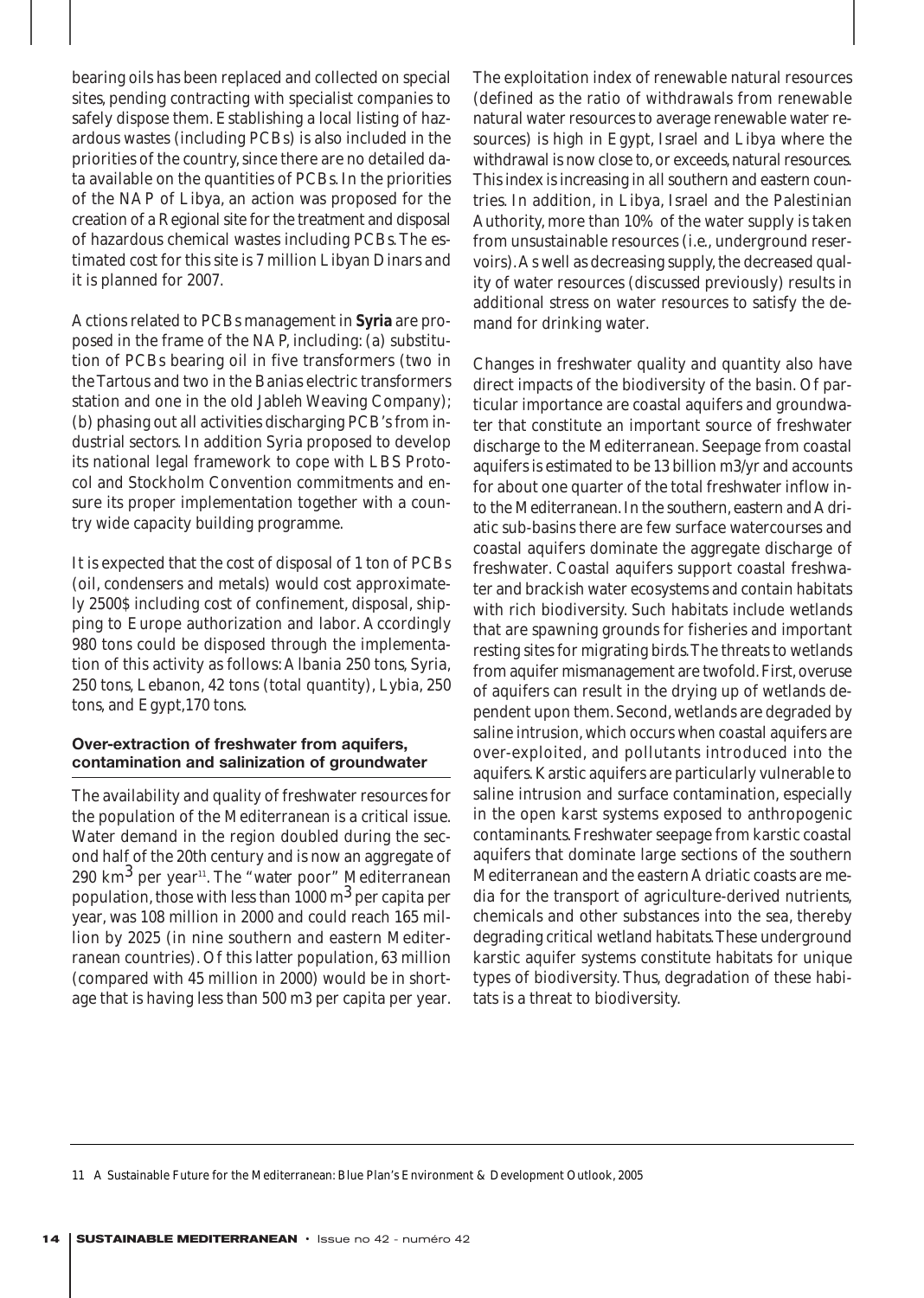## **MANAGEMENT OF SHARED LAKES BASINS IN SOUTHEASTERN EUROPE**

 $\bf{M}$ <sup>ater</sup> is essential to all kinds of human development and livelihood support systems. Transcending most political and administrative boundaries, the available freshwater must be shared among individuals, economic sectors, intrastate jurisdictions and sovereign nations. There are numerous obstacles in achieving these aims. Except for these deriving from the interdependences that are created between different uses, the different capacities, legal and institutional frameworks, policies, priorities and interests of each country, obstacles also include entrenched positions over issues such as historical rights, cultural values and political persuasions.

Management of transboundary water bodies is of special importance in Southeastern Europe (SEE) region since ninety (90) percent of the territory of the SEE countries fall within transboundary river basins. Several countries depend mainly on external water resources - the average regional dependency ratio is 66 percent. Three major Lakes are among the major shared water bodies: Prespa<sup>12</sup>, Ohrid and Shkoder<sup>13</sup>. These Lakes and

their basins are spread in a geographical area that includes Albania and its neighboring countries FYR Macedonia, Montenegro and Greece<sup>14</sup> (see Table).

River Drin, flowing from Ohrid Lake through FYR Macedonia, enters and flow across Albania.White Drin flow through Kosovo into Albania and meet the main arm of Drin. Flowing through Albania, one arm of the Drin meets Buna River (which drains Lake Shkoder into the Adriatic Sea) near the city of Shkodra and the other drains into the Adriatic Sea south of Shkodra near the city of Lezhe.The watershed of the Drin Basin can be considered as the "connecting body", linking the Lakes, wetlands and other aquatic habitats into a single ecosystem.The hydrographical net, lies in Albania, Montenegro, Serbia (Kosovo), FYR Macedonia and Greece. It is of significant cultural and also natural value supporting a variety of ecosystems and species of global importance.

This regional transboundary system is a fine example illustrating the interdependences created between dif-

| <b>Ohrid</b><br>Albania,                                              | <b>Shkoder</b>                                                                       | <b>Drin</b>                                                         |
|-----------------------------------------------------------------------|--------------------------------------------------------------------------------------|---------------------------------------------------------------------|
|                                                                       |                                                                                      |                                                                     |
| <b>FYR Macedonia</b>                                                  | Albania,<br>Montenegro                                                               | Albania,<br><b>FYR Macedonia,</b><br>Montenegro,<br>Serbia (Kosovo) |
|                                                                       |                                                                                      |                                                                     |
|                                                                       |                                                                                      |                                                                     |
| Agreement between<br>the littoral countries<br>signed on 17 July 2006 | Memorandum of Understanding between<br>Albania and Montenegro, signed on 8 May 2003. |                                                                     |
| Ended                                                                 | in PDF-B phase                                                                       | Under consideration                                                 |
|                                                                       |                                                                                      |                                                                     |

12 The Prespa basin includes two lakes separated by a naturally formulated narrow strip of land: Macro Prespa and Mikri Prespa.

13 The Lake is called *"Skadar"* in Montenegro and *"Shkodër"* or "*Shkodra"* and also sometimes *"Scutari"* in Albania. From now on the English name of the lake – *Lake Shkoder* – will be used to avoid the usage of two – at least names – when referred to it.

14 The focus of this document is mainly on Albania, FYR Macedonia and Montenegro, and will refer to Greece where relevant.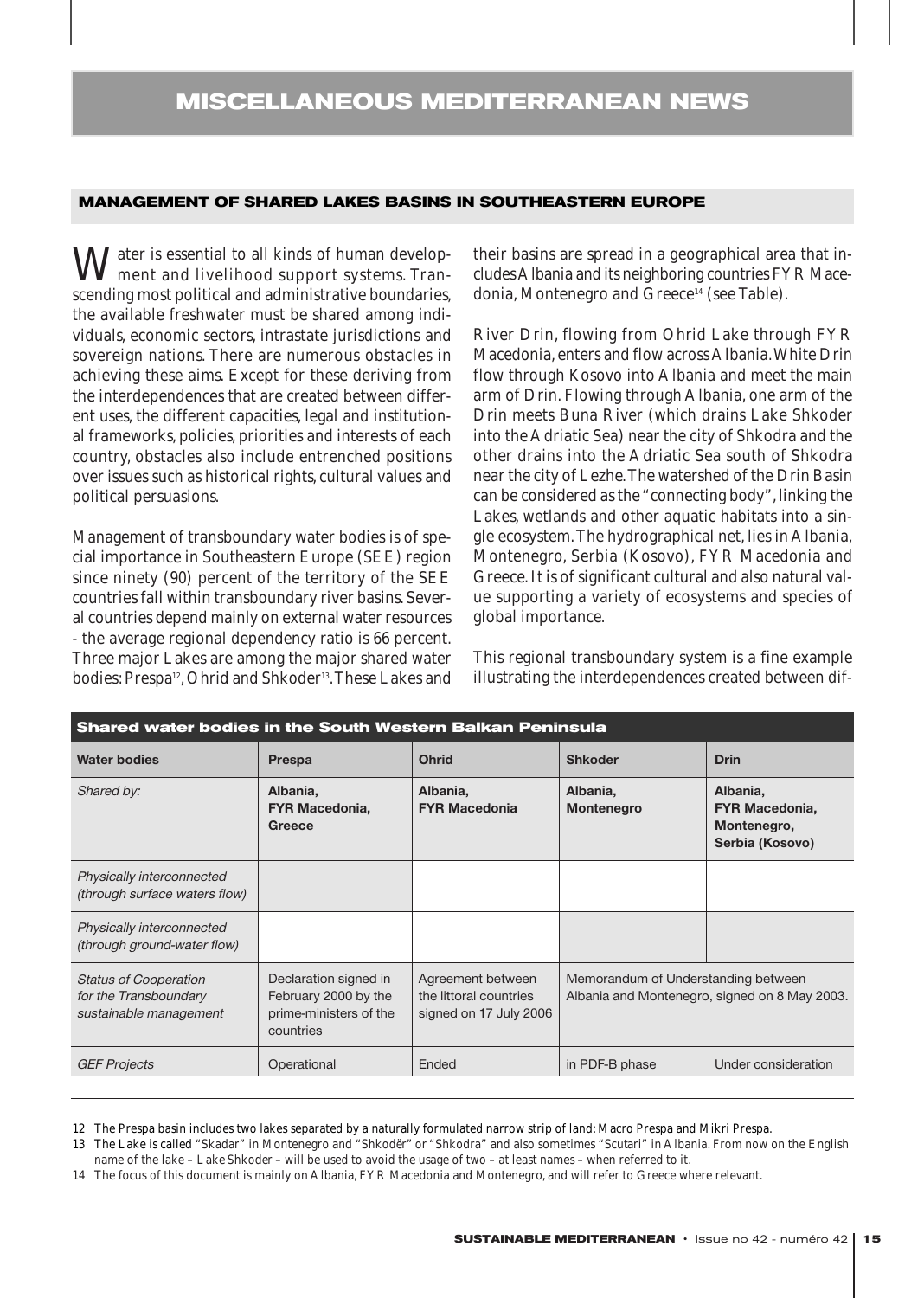ferent uses (fisheries, agriculture, hydropower generation, water supply and sanitation, tourism etc.) in four interconnected water bodies and a receiving sea extended in five countries. It can also be used to illustrate the complexity regarding the management of water resources in the region.

With the exception of efforts undertaken within the framework of external funded projects or initiatives of local stakeholders and international NGOs, the management of the three shared Lake basins has been rather unilateral - Ohrid can be recorded as the most advanced case, in terms of cooperation for the management of the Lake and its basin. Hence, management has been in large, subject to the legal and regulatory frameworks and institutional settings of the littoral countries.

Developmental policies that didn't incorporate principles of sustainability have been implemented in the countries of focus. Political instability, and the long transition period to a market based economy are among the main reasons. Sectoral organization of governments and poorly coordinated institutions which in addition have been at many cases inappropriately-scaled, often with unclear or overlapping competences, coupled with limited human and financial capacities only exacerbated the situation. The legal frameworks and the non integrated management instruments (command and control as well as economic) have been proven weak tools for addressing the relevant challenges. Unsustainable practices followed, in different economic activities i.e. hydropower generation, agriculture, fisheries, tourism, industry, forestry etc. - prevailing in a reality of poor economic conditions and subsequent poor social cohesion – have resulted in numerous pressures in the different shared water bodies. As a consequence impacts have been inevitable both on the natural resources e.g. alterations on the structure of the ecosystems, destruction of habitats and subsequently deterioration of biodiversity etc. and on the economy at local level e.g. from the decline of the commercially valuable fish populations in Lake Ohrid. If the current situation is sustained it may jeopardize the prospect for sustainable development and further deteriorate the quality of life in the region. Overall, management of natural resources has been unsustainable. Nevertheless the countries of focus are under major reform process.

Novel notions are gradually prevailing with regard to the development philosophy i.e. integration of environmental management considerations in accordance with the aim for achieving sustainable development, and EU accession.The plans, strategies and laws being reviewed or developed reflects this trend.

The strategic direction of natural resources and water related sectors policies in the countries of the SEE region is guided mainly by the EU accession prospect - FYR Macedonia is a candidate and Albania and Montenegro are potential candidate countries (the status of Montenegro with regard to the prospect of EU accession is not expected to change after the referendum of 21 May 2006 that signaled the end of the Serbia and Montenegro State Union), and the Stabilization and Association Process (SAP). In this respect the SAP launched (1999) by the European Commission, between the countries of the Western Balkans and the EU Member States is crucial. The three major elements of the SAP include Stabilisation and Association Agreements (SAA)15 that explicitly include provisions for future EU membership of the country involved, autonomous trade measures and the pillar of providing financial assistance by a single instrument, i.e. the Community Assistance for Reconstruction, Development and Stabilisation (CARDS).The SAA is insofar of interest as it foresees the establishment of bilateral agreements with neighboring countries in the region therefore also covering environmental and transboundary water issues. Furthermore, EU provides assistance in different forms (building up capacities, institutional and finance assistance) in the EU accession process while in return the countries have to undertake steps aiming to meet the political, institutional and economic requirements which have to be fulfilled by all EU candidate countries.

The overall workload to conclude the reforms is enormous. It is a difficult task to meet and need time and resources - both financial and human. Nevertheless, progress has been made, and the framework for the sustainable management of natural resources in the three countries is gradually being set.

Cooperation between the littoral countries for the management of each shared lake basin has been initiated and evolved, at different levels, following different courses which have been subject to given opportunities or even

<sup>15</sup> Stabilisation Association Agreements (SAAs) are the contractual basis for relations between each individual country and EU while the European Partnerships identify short and media term priorities. The countries drafted National Programmes to meet these priorities. Until 2006 financial assistance to meet the priorities will be provided through CARDS. The SAA with FYR Macedonia was signed in 12 April 2001. The SAA with Albania was signed in 12 June 2006. Pending the ratification of the SAA, an Interim Agreement was also signed which will allow the trade and trade-related provisions of the Agreement to enter into force as soon as possible.The negotiations between EU and the former Serbia-Montenegro on a SAA started on 10/10/2005 but suspended in May 2006. In late May the Montenegrin people decided the independency of the state. The two countries will now have their own individual course towards EU accession.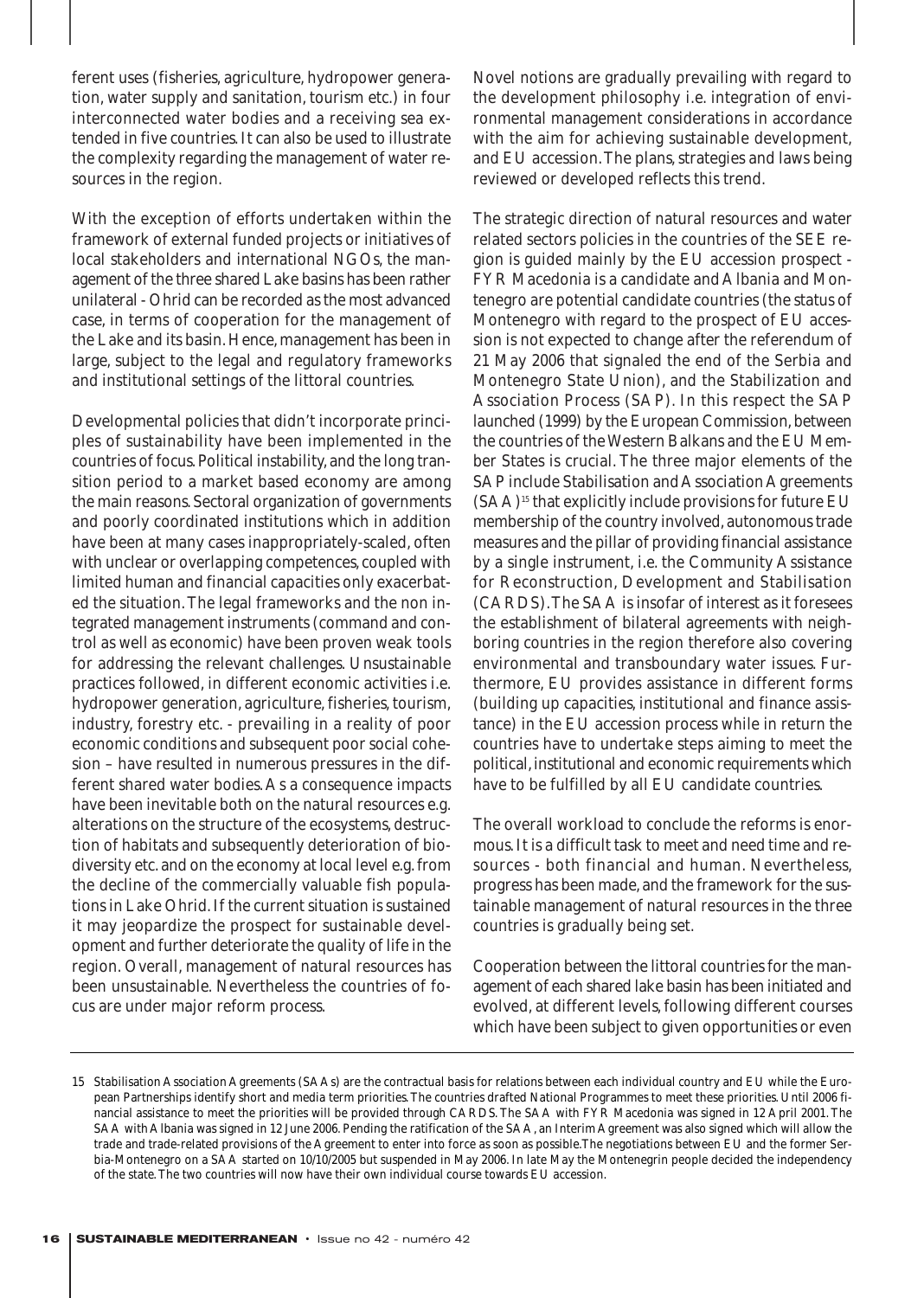coincidences, always in consistence with the local realities. Developments at political and socio-economic scene at national and regional level have influenced the different processes.The involvement of the EU and several UN agencies (e.g. Global Environment Facility, World Bank) as well as other international organizations and NGOs, has contributed to their enhancement.

In Prespa, an important step forward towards integrated management of the basin has been the important work undertaken by NGOs – international, national and local - in cooperation with experts, combined with the declaration of Prespa basin as a protected Transboundary Prespa Park by the Prime-Ministers of the three littoral countries in 2000. The three Ministers of the Environment established the *Prespa Park Coordination Committee* (PPCC) as a non-legal entity.The latter can be seen as a trilateral, multi-stakeholder, interim institutional structure coordinating activities for the management of the lake and its basin.A joint management institutional structure has been envisaged to be established in the future. The existing draft tripartite agreement is expected to be adopted by the three littoral states, establishing the PPCC (or PPMC , Prespa Park Management Committee as it is called in the draft Tripartite Agreement) as a formal trilateral institution under international law.

In the Lake Shkoder a "Memorandum of Understanding for Cooperation in the Field of Environment Protection and Sustainable Development Principle Implementation Between the Ministry of Environment of the Republic of Albania and the Ministry of Environment and Physical Planning of the Republic of Montenegro" was signed on 8 May 2003, committing the countries to conserve the natural resources of the Lake in a coordinated and integrated manner, to improve the relevant regulatory and institutional capacities at national level and to establish a bilateral Lake Management Commission. It also provides for the preparation of a Strategic Action Plan (SAP) for the protection of the Lake Shkoder Ecosystem (recently prepared). There are on-going efforts with regard to the operationalisation of the Commission also within the framework of international initiatives.Transboundary cooperation at local level is already accomplished through the "Lake Forum" established by an on-going international project for the management of shared natural resources implemented with the support of the Swiss government.

The basis for cooperation in Lake Ohrid was set with the signing of the Memorandum of Understanding of the Lake Ohrid Conservation Project (LOCP) (1998 – 2004) between Albania and FYR Macedonia in 1996. The LOCP implemented with the support of GEF has been catalytic for the cooperation between the littoral countries on the management of this shared water body. Among outcomes that provided the basis for an enhanced and targeted cooperation has been the preparation of the Joint State of Environment Report of Lake Ohrid - an assessment of the ecological conditions of the basin provided the information needed for the next steps to be made for the comprehensive management of the Lake system and its basin - and the development of the "Transboundary Watershed Action Plan". The latter has provided a long-term vision, defined goals and objectives and set the framework for future work to be done in the lake and its basin. These and other outcomes and the political commitment ever since has led to the signing of the "Agreement for the Protection and Sustainable Development of Lake Ohrid and its Watershed" between the Albania and FYR Macedonia on 17.06.2004 by the Prime Ministers, ratified by the parliaments of the two countries in 2005.

This legal document has set the base for the further enhancement of the cooperation of the two countries at many levels. The Lake Ohrid Watershed Committee (LOWC) has been established with legal authority over the entire Lake Ohrid watershed. It provides a forum for cross-border dialogue and an institutional mechanism for bilateral negotiation and joint decision-making. Building the capacity of the Committee and increasing its credibility in decision making process is a crucial investment to be made in the period to come.Two national committees with broad stakeholder participation will provide input to the LOWC. The Secretariat of the Committee has been established in May 2006 in Ohrid to provide logistic and technical support to the LOWC. One representative from each country has been appointed.

Achieving sustainable management in each shared water body will be a long-term and multi-phase process. The political commitment of the littoral countries in each of the Lakes to cooperate, the establishment and operation of trans-boundary cooperation schemes, the important on-going work in the region implemented also with the participation of local stakeholders and the involvement of international organizations such as GEF and donor countries, leading several regional initiatives e.g. Petersberg Process Phase II / Athens Declaration Process<sup>16</sup>, form the base on which the stakeholders of the region can build on.

<sup>16</sup> Information available at www.watersee.net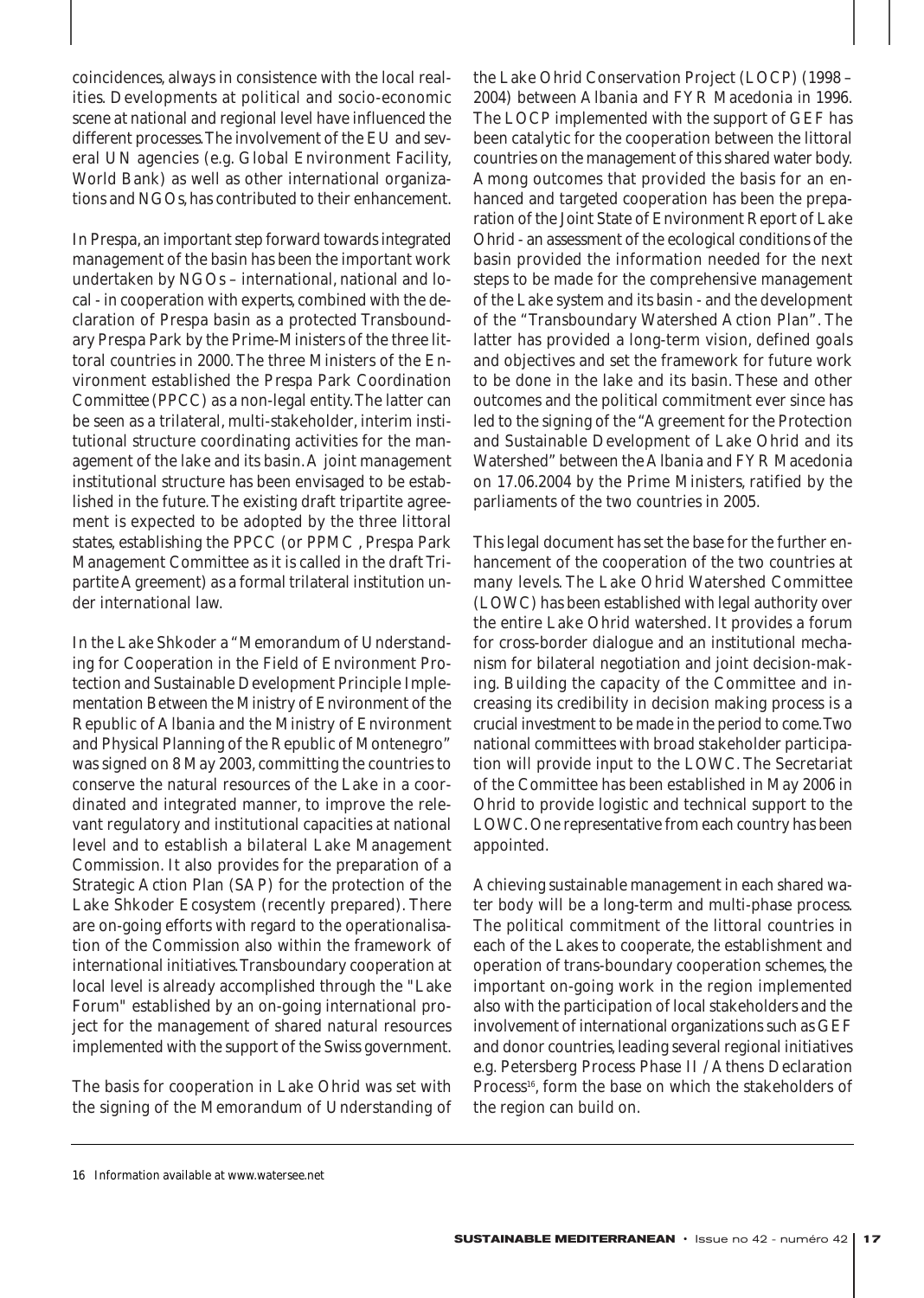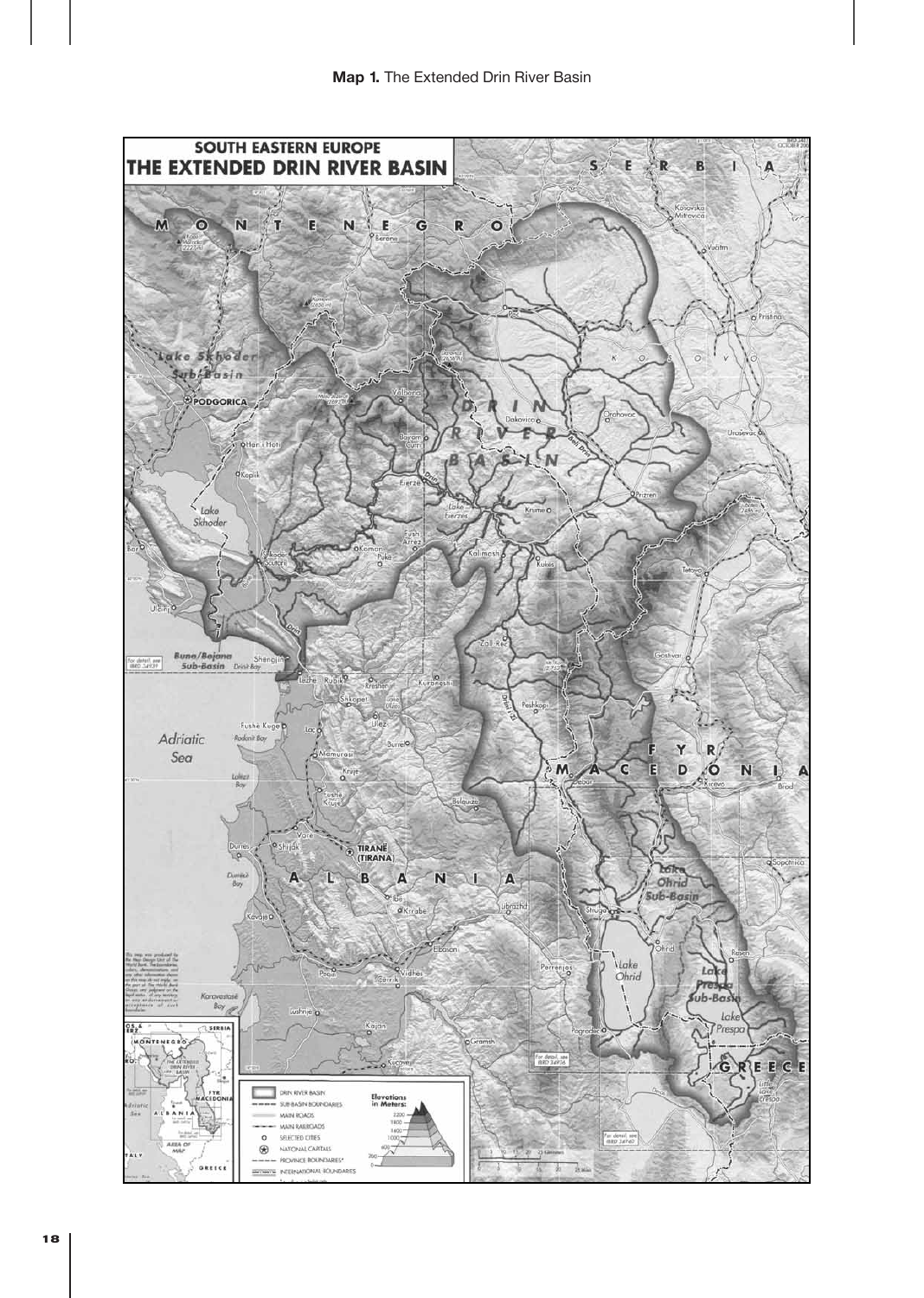## *Challenge: Proceed with the on-going reform process at national level that will provide the basis for integrated and sustainable management of the lake basins.*

Major reform processes guided mainly by the EU accession prospect are underway in most of the countries of focus.

There is a need for:

- More effective approach of legal frameworks with regard to the management of natural resources and furthermore the adoption of the needed regulations that will make the framework laws applicable. Ultimately, frameworks should be harmonized with the EU standards;
- Better design and adoption of a combined nexus of CAC and economic instruments.They should be integrated with the national developmental and economic policies and coupled with efficient monitoring and enforcement mechanisms that would ensure that access to the natural resources is allocated fairly and efficiently among competent uses;
- Establishment of clear and applicable procedures that will ensure public awareness and balanced participation in the decision making;
- Establishment of rational and operational decentralisation that will allow the efficient involvement of local communities, but also enhance the possibility for cross-border cooperation at local level;
- Establishment of appropriately-scaled management institutions with clear - not overlapping competences over natural resources management and continuous improvement of their capacities and coordination;
- Development of mechanisms that will facilitate the sustainable financing of the natural resources management in accordance with the "user" and "polluter pays" principle, in consistency with the socio-economic realities also at local level.

It is obviously a difficult and time consuming process. The difficulties can be more obvious if we consider that developed countries, members of the EU, are still struggling to respond to some of the above mentioned challenges for sustainable natural resources management.

## *Challenge: Create the conditions for and evolve, where appropriate, cooperation for the integrated management of shared lake basins at transboundary level.*

The rather encouraging for the future developments, reveal the existence of two major characteristics which are prerequisites for every cooperation activity in the field of shared water resources management: *Political will* of the governments and *trust* between littoral countries*.* They provide a basis for enhanced cooperation and eventually joint management. In order for its realization the littoral countries should work to:

## *Harmonize rules and regulations for the management of shared lake basins.*

The on-going reforms can benefit the cooperation between the countries for the management of the shared water bodies. Directives such as the IPPC<sup>17</sup>, WFD<sup>18</sup> are being transposed in the legal frameworks of the countries. Cooperation in the field of management of the shared water bodies is now assisted by the fact that laws are in principle harmonized in their creation.The countries should use the momentum and go a step further designing rules and regulations for the management of the Lake basins in a harmonized way, taking of course into consideration the specific needs and realities in each case.

## *Involve local stakeholders*

There is no "golden rule" in terms of when and the how to involve the local stakeholders in the management of the shared lake basins. It depends among others on the economic activities, socio-economic conditions, traditions, culture, the way that the cooperative process has been initiated and evolved etc. Experiences developed so far in the three lakes can form the basis for future activities. Nevertheless, any new stakeholder involvement scheme created need time to be tested and readjusted in accordance to the evolving challenges and needs.The establishment, at national level, of clear rules and procedures for public participation in the decision making and awareness would greatly assist the overall process in all lakes.

*Benefit from the catalytic involvement of the international factor for the enhancement of cooperation on the management of the Lakes and their basins both at national and transboundary level - Establish sustainable institutions for the joint management of the shared Lakes and their Basins*

The involvement of the international factor has provided assistance in the building of the framework for the sustainable management of natural resources as well as for cooperation between the littoral countries for the integrated management of the shared Lake basins.With regard to the latter the role of GEF has been critical.

<sup>17</sup> Intergrated Pollution Prevetion and Control, find information at http://ec.europa.eu/environment/ippc/index.htm

<sup>18</sup> Water Framework Directive, find information at http://ec.europa.eu/environment/water/water-framework/index\_en.html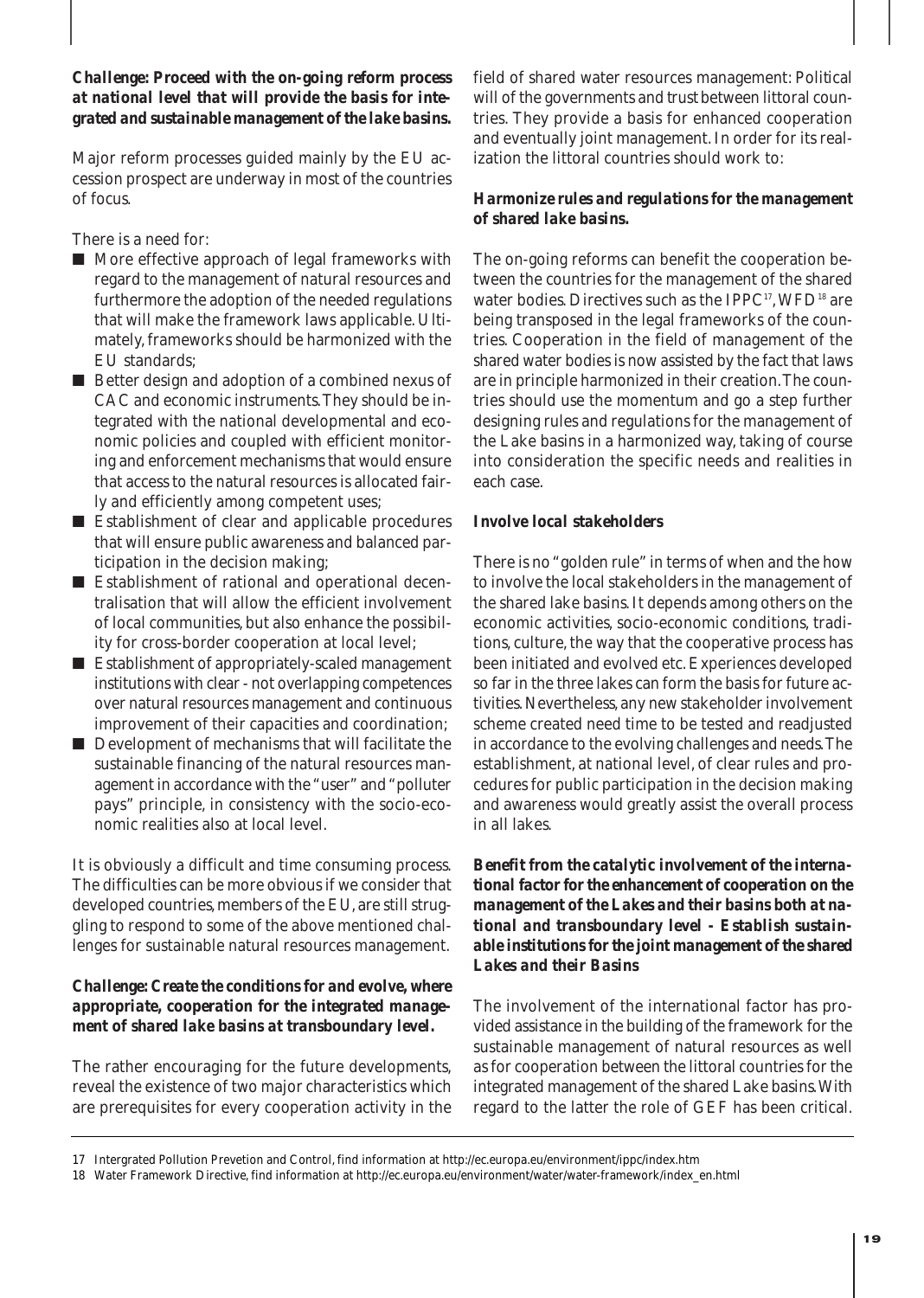The outcome of the Lake Ohrid Conservation Project provides a fine example.The GEF projects are expected to have a catalytic impact in the case of Prespa and Shkoder as well.

In all three cases the countries should make the best possible use of the concurring initiatives and activities at national and regional levels and move towards integrated lake basin management implementing cost-effective solutions in consistence with the local issues and realities. Even if a joint institution has been established or it is underway or planed in the future, the governments should assist its viability and moreover assist towards the development of its capacity to perform as a self sustained regional organization responsible for the management of the shared water body.

Moving forward to the advancing of the role and capacity of joint institutions and transforming them into well-programmed regional institutions which will become "funding destinations" attracting funds and even overcome occasional absence of regional funding programs is a next step.The establishment of regional funding mechanisms and introduction of innovative financing tools and strategies (e.g. Inter-riparian financing, Trust funds, Levying Taxes etc) or generation of substantial new income from the stimulation of activities such as ecotourism and quality production directly linked with the new water management schemes, as an alternative to grant, loan and aid – based financing is also essential.

*Challenge: Establish a dialogue framework for balancing the competing demands for water in Lake Prespa, Ohrid, Shkoder and River Drin Basins.*

The interdependences between the different water bodies of the hydrological system of the South Western Balkan Peninsula are obvious. Nevertheless, there are only weak connections between managers of the different water bodies.

The basin countries could proceed with a coordinated dialogue, involving also the stakeholders of the Prespa, Ohrid, Drin and Shkoder basins eventually establishing a common long term vision for the management of water resources in the greater region including the coastal zone. The joint Petersberg Process Phase II / Athens Declaration Process could assist the Lake Ohrid Management Committee and the Prespa Park Coordination Committee to initiate such a dialogue and facilitate the transfer of experience and knowledge from areas such as the Rhine and Danube River, and Lake Constance Basins. The – under consideration by GEF – project for the Drin River Basin would catalyse developments leading the process beyond just a dialogue.

Ultimately, reaching to a point in the future where we could move the scale of management from single water bodies, to the hydrological interconnected system of the South Western Balkan Peninsula, would eventually lead from the sharing of water between countries and conflicting uses, to the sharing of benefits between stakeholders in an area that is physically, culturally and historically interconnected.

#### **Dimitris Faloutsos** GWP-Med

*Info regarding transboundary water resources management in South-eastern Europe available at www.watersee.net Assessment of Shared Lake Basins Management in Southeastern Europe available at http://www.watersee.net/eforum/files/ATT00372.pdf*

## **POSITION PAPER OF EURO-MED NETWORKS OF ENVIRONMENTAL NGOs** at the **CIVIL SOCIETY DIALOGUE ON THE SUSTAINABILITY IMPACT ASSESSMENT OF THE EURO-MEDITERRANEAN FREE TRADE AREA**

Brussels, March 20 2006

## **INTRODUCTION**

The European Environmental Bureau, Friends of the Earth MedNet, the Mediterranean Information Office for Environment, Culture and Sustainable Development and WWF Mediterranean Programme, representing several hundred environmental NGOs from the EU and non-EU Mediterranean countries welcomes the SIA-EMFTA process, in which it has been an active participant. One of our members, Friends of the Earth Middle East, serves on the SIA's advisory committee, and we NGOs attended and made a statement to the first consultation hosted by the European Commission on 24 November 2004.*The statement has been posted on the SIA-EMFTA project website.*

In October 2005, a civil society consultation on the Phase II report of the SIA EMFTA was organised in Malaga,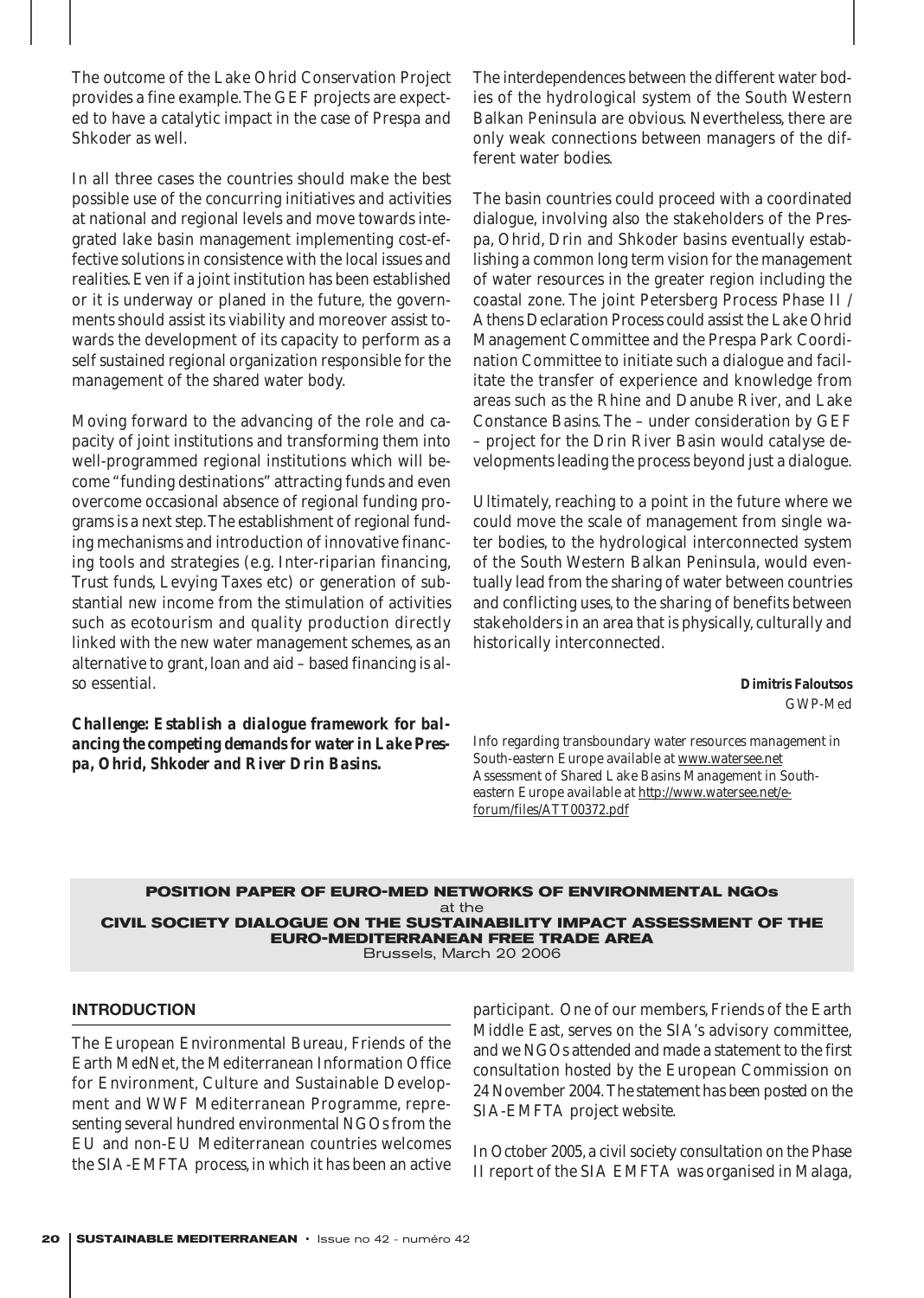Spain by Friends of the Earth MedNet (the Mediterranean members of Friends of the Earth Europe) and addressed by Dr. George and Ms. Chouchani from the SIA team. *The report of this consultation is also posted on the SIA EMFTA website.*

## **BRIEFLY RECALLING OUR VIEWS ON PHASES I AND II**

## **Phase I**

Our 2004 statement said *inter alia* that :i) Euromed.Association Agreements as they stand lack details on environmental and social rights issues; ii) the EMFTA should include a regional side agreement on environmental and social issues, beginning with an agreed framework document which should be negotiated and adopted by Euro-Mediterranean Partners during 2005 iii) environmental management regimes are weak in many of the partner countries; action to strengthen them should be taken now, without waiting for the results of the SIA.

## **Phase II**

Many of the 42 recommendations from one or more NGO and parliamentary participants recorded in the Malaga consultation report have been tabulated in the SIA EMFTA Phase II Final Report.*The full session report is posted on the SIA-EMFTA project website*

We would however wish to particularly re-emphasise n the following key points:

- The meagre net economic welfare benefits forecast, compared to possible high social, economic and environmental costs to South Mediterranean Partner countries (SMPs), requiring extensive mitigation and remedial measures and involving considerable outlays of public revenues, raised a basic question: was the EMFTA exercise worth the effort, and should alternative approaches to development of SMPs be considered?
- The most likely scenario would be that liberalisation would occur without any mitigation measures in the South. The resulting situation under this scenario should be forecast and analysed as part of the SIA.
- The experience of the North American Free Trade Area and its impacts on Mexico, in particular in rural areas and the related loss of rural livelihoods of millions of small farmers, should be carefully evaluated for lessons on possible impacts of the EMFTA.
- The critically important issue of migratory flows in the Mediterranean was not mentioned in the SIA, nor possible impacts of trade liberalisation on them.
- Possible positive environmental impacts were exaggerated while the consequences of destruction of irreplaceable environmental services was not ade-

quately addressed. An overall assessment of environmental impact has not emerged from the SIA so far.

## **Phase III**

We view this phase within the context of the commitments made by all EuroMed partners at the UN Summit on the Millennium Development Goals MDGs in September 2005, as well as within the Mediterranean Strategy for Sustainable Development (MSSD) – adopted by the Contracting Parties to the Barcelona Convention last November, and subsequently endorsed by the Euromed summit in Barcelona, where heads of state or government committed under the 5-year action programme to 'implement' the MSSD.*(posted at www.unepmap.org)*

Our central concern is that trade liberalisation in the region should contribute positively to and not undermine the implementation of both the MDGs and MSSD.

We welcome the contractor's proposed list of topics for Phase III, but wish to advocate the addition of the following issues:

- $\bigcirc$  the impact of agricultural trade liberalisation on nonfarm rural employment/livelihoods and related gender and migration impacts as well as on implementation of the World Food Summit commitments for attaining greater food and nutritional security.
- ❍ the impact of services liberalisation on employment/income levels as well as access by low-income groups to basic public services (water, health, etc) in the sectors contemplated by the decisions of the forthcoming Euromed Trade ministers' conference in Marrakech (24 March)
- ❍ possible impacts on national energy balances, air/ground/water pollution and coastal areas

We strongly advocate a close interface and cross-referencing between the conclusions/recommendations emerging from Phase III and the goals of the Mediterranean Strategy for Sustainable Development, which include the fulfillment of the MDGs.

## **IMPLEMENTATION OF SIA-EMFTA RECOMMENDATIONS**

**We are greatly concerned at the lack of clarity as to how, or indeed whether the SIA EMFTA recommendations will be implemented within the on-going process of trade liberalisation within the Euro Mediterranean Partnership.**

We are deeply disappointed at the absence of any reference to the SIA EMFTA either by the Barcelona VII conference of foreign ministers last May, or the Euromed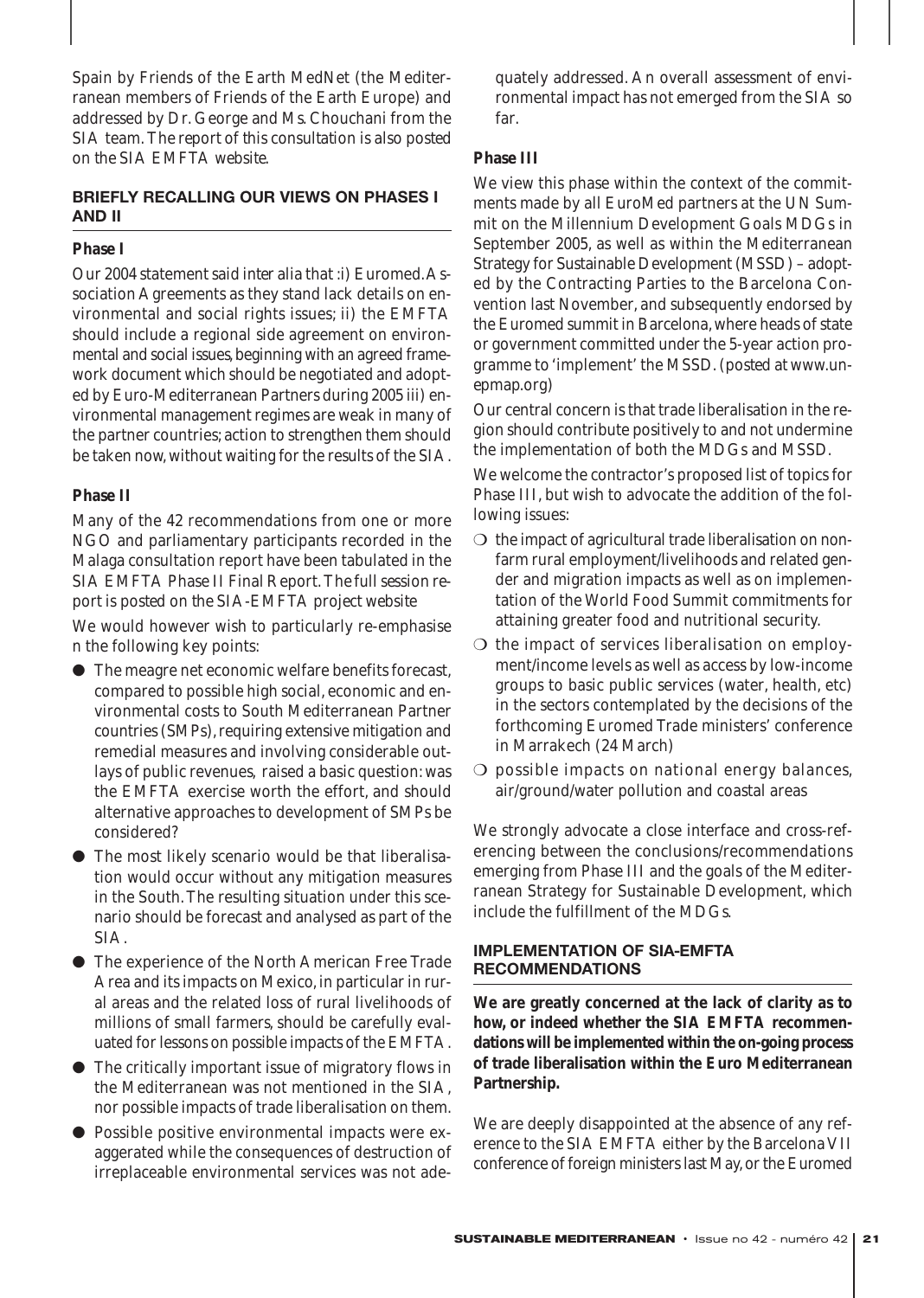summit in Barcelona last November. We note that a presentation made at a CIHEAM conference in Cairo on 8 March 2006 on the Euro-Mediterranean Roadmap for Agriculture, by Mr. Alexandre Asbil of DG Agriculture, makes no mention of it either, whilst announcing the roadmap's 'entry into force' in 2007.

■ We formally demand that steps are taken to ensure the comprehensive consultation of affected stakeholders as well as of the Euro-Mediterranean Parliamentary Assembly in the roadmap design processes leading to this 'entry into force'

We are further alarmed at the report containing comments from Lawrence Pratt (posted on the DG Trade website) that DG Trade officials indicated that little or no account would be taken of any SIA recommendations for any of the EU regional trade liberalisation processes underway, and that no particular adjustments can be foreseen in current development assistance procedures, programmes or projects so as to incorporate such recommendations*.*

■ A clear commitment from the European Commission, the EU and Partner states to fully incorporate the SIA EMFTA recommendations has now become an urgent necessity in all future trade negotiations, the operation of Association Agreements and the design, implementation and review of European Neighbourhood Policy Action Plans. In addition, full stakeholder and parliamentary involvement in these processes is long overdue, and should be instituted now.

In this spirit, the Euro Mediterranean networks of environmental NGOs has addressed a formal letter to the trade ministers of the Euro Mediterranean partner countries, on the eve of the Ministerial meeting in Marrakech this Friday, 24 March.The meeting is due to launch negotiations for the liberalisation of trade in agriculture and services. **We have called for a moratorium on such negotiations until the final SIA EMFTA recommendations become available at the end of 2006 and procedures are adopted for their implementation.***The text of our letter is annexed.*

## **SOCIO-POLITICAL ASPECTS OF TRADE LIBERALISATION IMPACTS IN THE MEDITERRANEAN REGION**

It is hardly a secret that trade liberalisation favours the strongest partner most, and the NAFTA experience has shown the hazards of free trade between countries of vastly unequal levels of development and income.

As stated in the Carnegie Endowment's "NAFTA: Promise and Reality: Lessons from Mexico for the Hemisphere"(2003). *NAFTA has accelerated Mexico's transition to a liberalized economy without creating the necessary conditions for the public and private sectors to respond to the economic, social, and environmental shocks of trading with two of the biggest economies in the world. Mexico's most vulnerable citizens have faced a maelstrom of change beyond their capacity, or that of their government, to control.*

In view of the political volatility in so much of the South Mediterranean region, the large number of people living on less than \$2 a day (at least 100 million) as well as high levels of unemployment, in particular amongst youth, the undersigned Euro Mediterranean networks of environmental NGOs consider that such a 'maelstrom' involving the region's poorest and most vulnerable citizens must be avoided at all costs.

**A critical reconsideration of the 2010 target date for the establishing EMFTA as well as its sector coverage and the timing of liberalization schedules, - which must be flanked by comprehensive, securely financed and carefully designed accompanying and mitigation measures - is surely a small price to pay in order to achieve greater, not less social and political stability in the region.**

## **OUR SUPPORT FOR THE NGO POSITION ON SIAs CONTRACTED BY THE EC**

The undersigned Euro Mediterranean networks of environmental NGOs takes this opportunity to express our support for the following two NGO documents:

- 1. Letter from EU NGOs to Commissioner Mandelson re: Re: European NGO demands: the future of the Sustainability Impacts Assessment (SIA) process 29 June 2005
- 2. NGOs statement on the draft Handbook for Sustainability Impact Assessments April 2005

## *Signed by*

- ✍ The European Environmental Bureau
- ✍ Friends of the Earth MedNet
- ✍ The Mediterranean Information Office for Environment, Culture and Sustainable Development (MIO-ECSDE)
- ✍ WWF Mediterranean Programme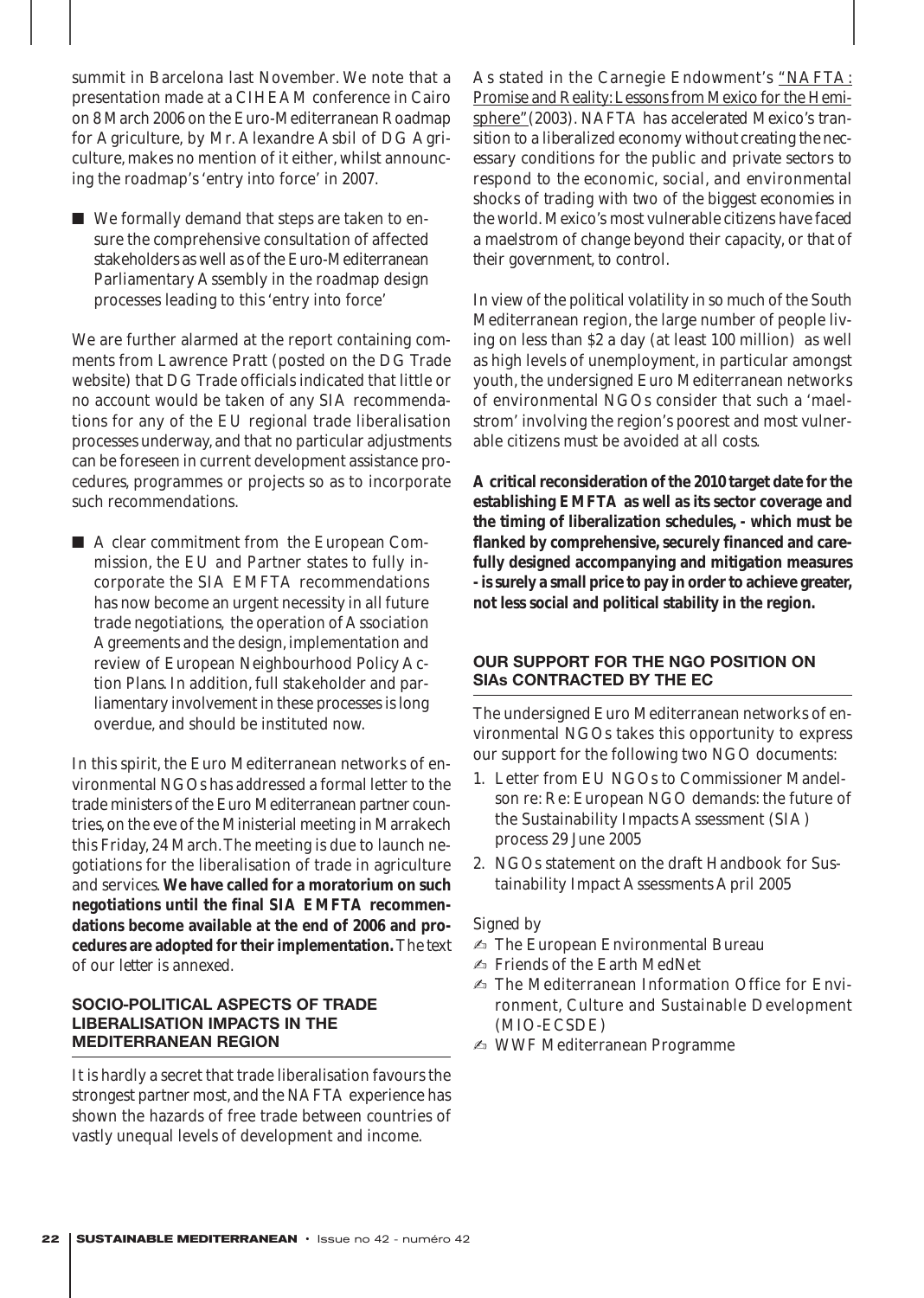#### **END ACTS OF VIOLENCE AND DESTRUCTION IN THE MIDDLE EAST!**

The Executive Board of the Mediterranean Information Office for Environment Culture and Sustainable Development MIO-ECSDE<sup>19</sup>, convened on the occasion of its 37<sup>th</sup> regular meeting in Athens on 16<sup>th</sup> and  $17<sup>th</sup>$  July 2006, having examined carefully the recent regrettable developments and situation in the Middle East:

- ➔ **Expresses its anxiety and deep concern** for the destruction which is taking place in Lebanon and Palestine and **demonstrates its sympathy** to the victims and **all** those suffering from the armed conflict in the region.
- → The work of MIO-ECSDE and its member organizations for the protection of the environment and promotion of sustainable development of the Mediterranean region cannot be fulfilled under the present circumstances since **peace is the prerequisite** for the effective preservation and development of the natural and cultural heritage of our region**. Re-**

**spect** of biodiversity and cultural diversity and the integrity of the environment, including the man made one, is necessary for the establishment of mutual understanding and peace in this vulnerable region.

- ➔ **The MIO-ECSDE Executive Board** *URGES* all governments of the region, as well as the UN, the European Union and all relevant international and regional organizations **to make every possible effort to immediately put an end to all acts of violence and destruction affecting human lives, the environment and the social texture of the target areas.**
- ➔ Furthermore the **MIO-ECSDE Executive Board requests immediate concerted international action to remedy and restore the affected areas** as soon as possible so that the necessary peace is established in the region for the benefit of the people and the restoration of the economy and the safety of the natural and cultural environment.



#### **METTEZ FIN AUX ACTES DE VIOLENCE ET DE DESTRUCTION AU MOYEN ORIENT!**

Le Conseil d'Administration du Bureau Méditerranéen pour l'Environnement, la Culture et le Développement Durable (MIO-ECSDE<sup>20</sup>), réuni à Athènes les 16 et 17 juillet 2006 pour la 37ème rencontre statutaire, a examiné attentivement l'évolution regrettable récente de la situation au Moyen Orient.

- ➔ **Il exprime sa très grande inquiétude et ses craintes** au sujet des destructions qui ont lieu au Liban et en Palestine. Il **exprime toute sa sympathie** aux victimes et à **tous** ceux qui souffrent du conflit armé dans la région.
- ➔ Le travail de MIO-ECSDE et de ses membres en faveur de la protection de l'environnement et la promotion du développement durable dans la Région Méditerranée ne peut pas être accompli dans les conditions actuelles dans la mesure où **la paix est une condition sine qua non** pour la préservation efficace et le développement du patrimoine naturel et culturel de notre région**. Le respect** de la biodiversité et des diverses cultures, ainsi que l'intégrité de l'environnement, y compris celui produit par

l'homme, est nécessaire pour le développement de la compréhension mutuelle et la paix dans cette région vulnérable.

- ➔ Le Conseil d'Administration de MIO-ECSDE exhorte touts les gouvernements de la région, ainsi que les Nations Unies, l'Union Européenne et toutes les organisations régionales et internationales concernées **à déployer tous les efforts possibles pour mettre fin immédiatement à tous les actes de violence et de destruction qui affectent des vies humaines, l'environnement et le tissu social de la région en question.**
- ➔ De plus, **le Conseil d'administration de MIO-ECSDE demande avec insistance une action internationale concertée immédiatement afin de remédier et restaurer la région affectée** dès que possible pour que la paix nécessaire revienne dans la région, dans l'intérêt des populations, le rétablissement de leur économie, ainsi que la sécurité de son environnement naturel et culturel.

<sup>19</sup> MIO-ECSDE is the Federation of more than 100 Mediterranean Non-Governmental Organisations and Networks for Environment and Development from the 24 countries of the regions, with a collective membership of approximately 13 million of citizens (www.mio-ecsde.org).

<sup>20</sup> MIO-ECSDE est la Fédération de plus du cent organisations non gouvernementales et des réseaux pour l'environnement et le développement appartenant \_ vingt quatre pays de la région, ce qui représente environ 13 millions de citoyens (www.mio-ecsde.org).